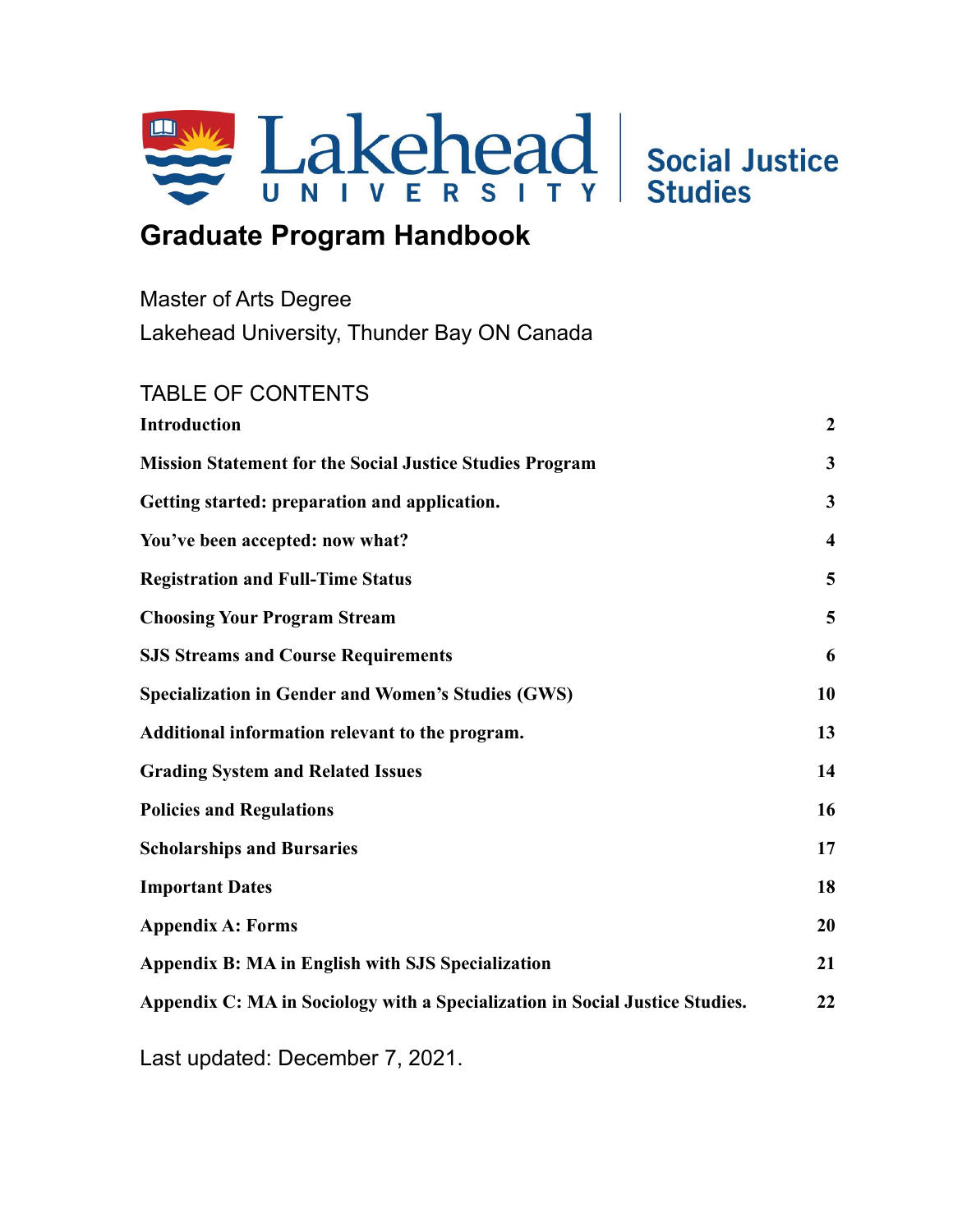## <span id="page-1-0"></span>**Introduction**

Thank you for your interest in the Graduate Program (MA) in Social Justice Studies (SJS) at Lakehead University. This Handbook serves as a guide to help prospective and enrolled students successfully navigate the SJS program and the rules and regulations laid out by the Faculty of Graduate Studies and the Research Office at Lakehead University.

For application information, please use the Faculty of Graduate Studies [webpage](https://www.lakeheadu.ca/programs/graduate/programs/masters/social-justice/node/30217).

The SJS [website](https://www.lakeheadu.ca/academics/departments/social-justice) contains up-to-date information on program changes, course offerings, and other news. If you find inconsistencies between the handbook and website, please bring them to the attention of the Program Advisor and those inconsistencies will be resolved. This handbook is a living document and subject to change.

If you have any questions, or would like to discuss any aspect of the SJS program please contact:

Graduate Program Advisor Dr. Kevin Brooks Virtual Office 807-357-9298 [Admin.socialjustice@lakeheadu.ca](mailto:Admin.socialjustice@lakeheadu.ca) or [kbrooks2@lakeheadu.ca](mailto:kbrooks2@lakeheadu.ca)

Inaugural Graduate Program Coordinator: Dr. Kristin Burnett RB 2031 807-346-7721 [kburnett@lakeheadu.ca](mailto:kburnett@lakeheadu.ca)

Further information about programs, research, academics, and forms and procedures be sure to visit the [Faculty of Graduate Studies](https://www.lakeheadu.ca/academics/graduate) website.

Questions about graduate studies at Lakehead can be directed to the Graduate Office located on the Thunder Bay campus in CASES (FB 2010) or by phone at (807) 343-8785.

Lakehead offers a number of [Indigenous Initiatives.](https://www.lakeheadu.ca/indigenous)

International students should visit [Lakehead International](https://www.lakeheadu.ca/international) to learn about studying and living in Thunder Bay or Orillia, Canada more generally.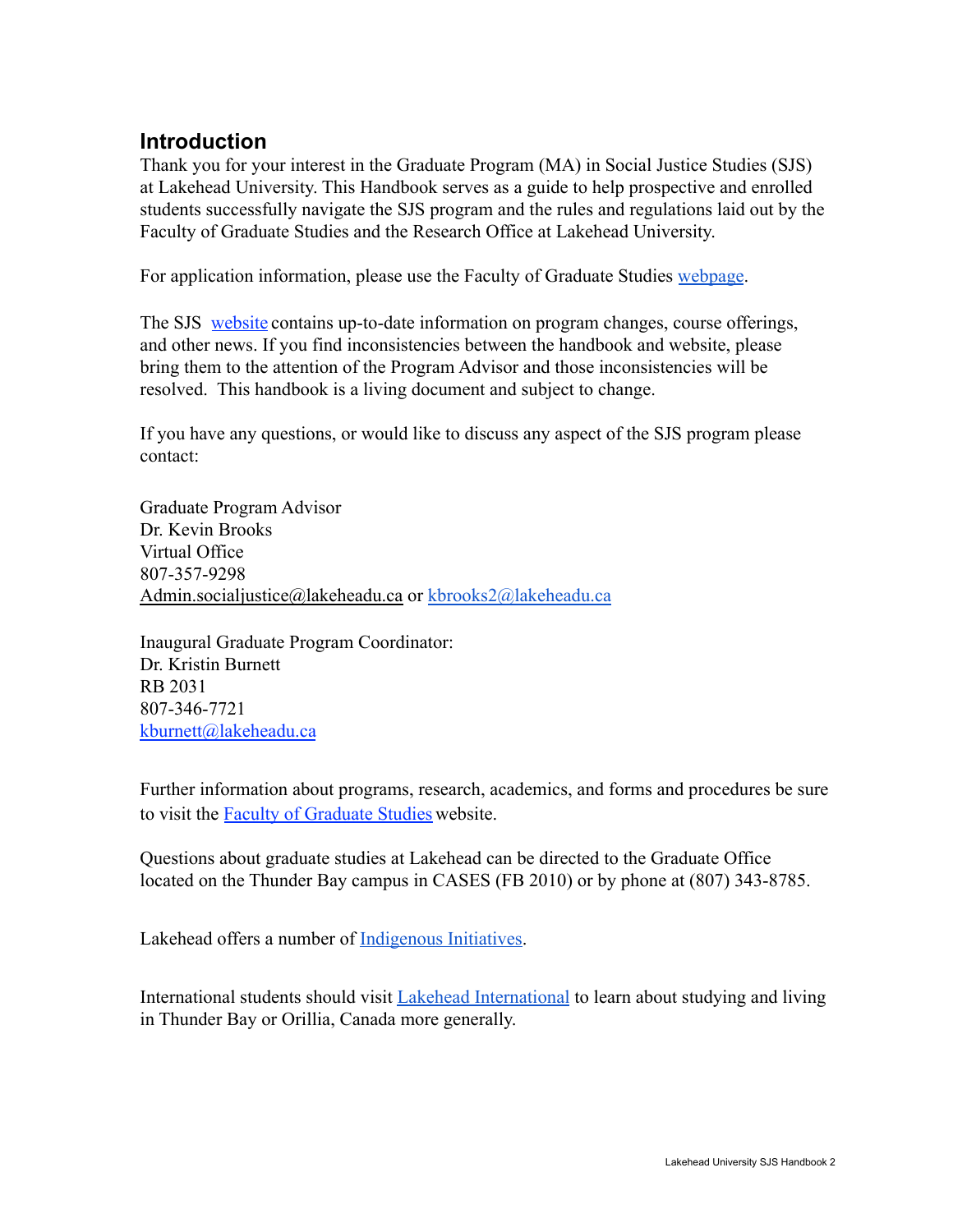# <span id="page-2-0"></span>**Mission Statement for the Social Justice Studies Program**

"The intellectual project of decolonization has to set out ways to proceed through a colonizing world. It needs a radical compassion that reaches out, that seeks collaboration, and that is open to possibilities that can only be imagined as other things fall into place"

-Linda Tuhiwai Smith

The program is firmly grounded in critical theory and research that reflects both a politicized praxis in teaching and a transformative approach to research and knowledge as tools for social change and advocacy. Engaging with social justice means actively working towards eradicating settler colonialism, structural inequalities and violences, gender inequality, white supremacy and racism, homophobia, transphobia, poverty, and more; this program is committed to helping students do just that through social learning. Thunder Bay is ideally situated to offer students hands-on opportunities in community-based engagement through participation in local grassroots movements and organizations. We encourage our students to be actively engaged and to know that they can make a difference for the better.

Located within the territories of the Anishinaabe peoples, Lakehead University's MA in Social Justice Studies (SJS) is an interdisciplinary graduate program housed in the **Faculty of Social Sciences and Humanities**. SJS delivers a transformative education by asking students to think critically about the values, cultural assumptions, and actions that maintain the current economic, political, and social structures which shape our day-to-day lives. Our program empowers students with the practical skills and theoretical knowledge necessary to challenge the informal and formal configurations of power and oppression within local, national, and global contexts.

# <span id="page-2-1"></span>**Getting started: preparation and application.**

#### **1. Familiarize yourself with the program and faculty.**

- Keep reading the Handbook to learn about the program and visit the website for additional information.
- Visit the **SJS** Supervisor Faculty webpage and contact faculty members who teach and research in areas of interest to you if you have specific questions.
- Be sure to see what kind of [projects previous students](https://www.lakeheadu.ca/programs/departments/social-justice/prospective-students/past-projects-and-courses) have undertaken, and read student profiles.
- For students with undergraduate degrees in English and Sociology, consider earning an MA degree from the appropriate department but add the SJS specialization:
	- [English](https://www.lakeheadu.ca/programs/departments/english/graduate-studies-english/graduate-program-description)
	- [Sociology](https://www.lakeheadu.ca/programs/graduate/programs/masters/sociology)
- Contact the Program Advisor to talk with them about your interests in the program.
- Explore scholarships and other funding opportunities [see below] that you can apply for both as you enter the program and as you continue your studies into the second year.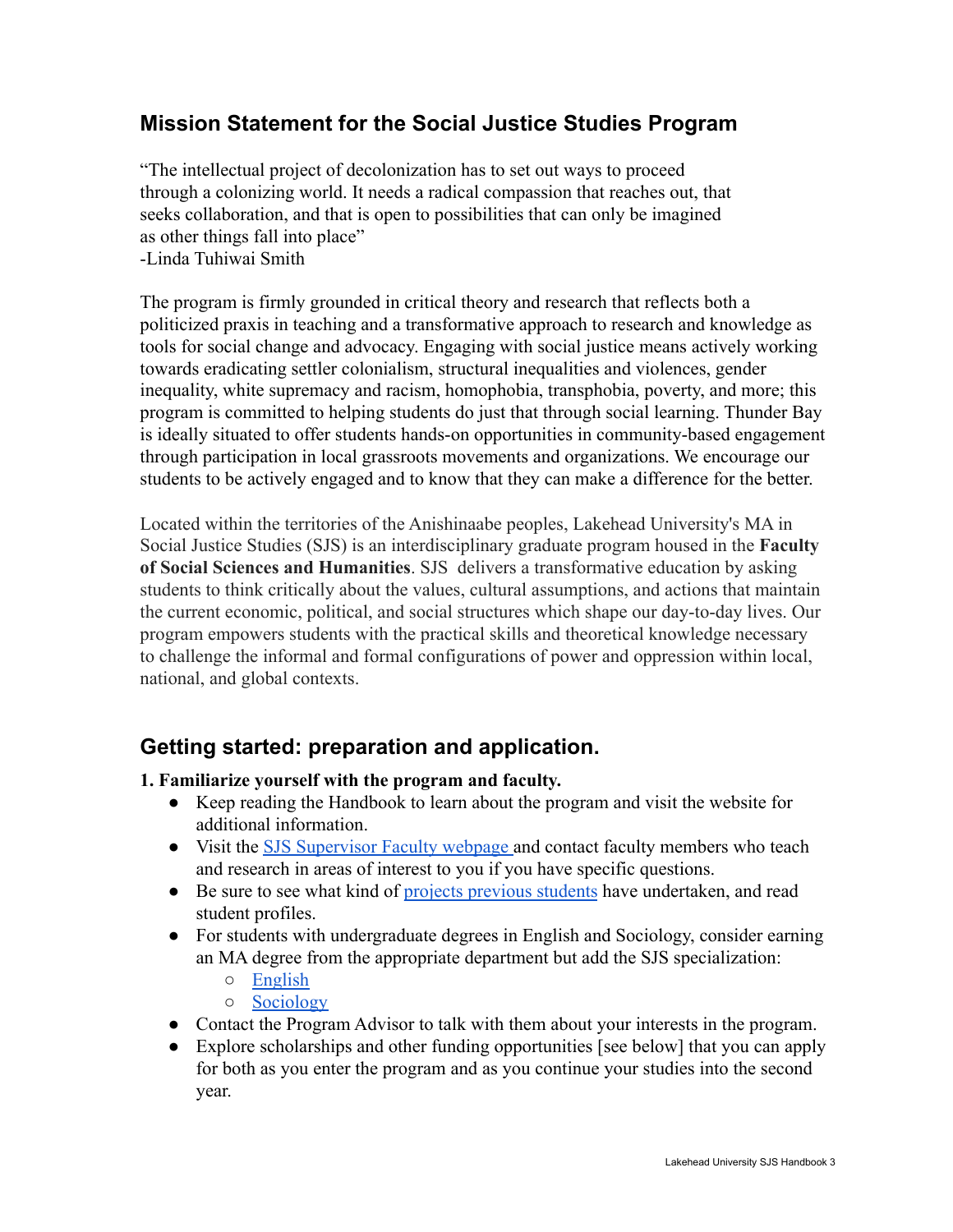#### **2. Work on your statement of interest.**

The program asks you to submit a Statement of Interest along with transcripts and English language tests for those students who do not speak English as their first language or have not been attending higher education delivered in English. In the Statement of Interest, we would like to know four things:

- 1. How has your schooling and /or lived experiences prepared you for the SJS Program at Lakehead?
- 2. What are your research, creative, practicum and/ or course interests (address one or two, not all)? What do you hope to accomplish in the program?
- 3. How will an MA in SJS contribute to your next steps? That could mean your next educational step, your professional or career development, your civic participation goals, and/or your personal goals.
- 4. Are you interested in being considered for a Graduate Assistant position, and if so, what preparation do you have to support faculty teaching or research?

For admission to the Gender and Women's Studies (GWS) Specialization, students must write an additional 1-2 page statement of interest, submitted as part of their application. Applicants must also complete the Gender and Women's [Studies Application form](https://www.lakeheadu.ca/sites/default/files/uploads/56/docs/Forms/Application-Master/Women%27s_Studies__Collaborative_%20Application_Form_2013.pdf).

#### **3. Submit all your application materials by February 1.**

The Program will begin reviewing applications on or close to February 1, so please submit all your application materials by or before that date. Be sure that those writing letters of reference have submitted their evaluation. You will receive notification of the admissions committee's decision from the Faculty of Graduate Studies; you will be asked to accept or decline your offer. Please read all correspondence from FGS carefully and follow their instructions.

International students, it is particularly important to meet the February 1 deadline because the program is only able to offer a Graduate Assistantship to the top international applicant who submits by February 1.

If you miss the deadline, applications will be accepted until the program meets its acceptance goals for the academic year. Applications are likely to close by the end of May. Those considering applications after February 1 should contact the Program Advisor before submitting materials. Late applicants may not be eligible for assistantships, and course enrollment typically starts in early July.

### <span id="page-3-0"></span>**You've been accepted: now what?**

- 1. Ask more questions! We know you have been holding back the nitty-gritty questions like "what courses should I take?" "who is my advisor?" "what course will I be a Graduate Assistant for?" Now is the time to ask any questions you might have. You will be asked to make a commitment to the program in your letter of offer, so be sure you have all the information you need to make this decision.
- 2. The most frequently asked questions are "What is an FCE?" and "Why is the program only 4.0 FCEs?" FCE stands for "full course equivalent." A course that is only one semester is worth .5 FCE; a full year course, including a course that bridges spring and summer, is worth 1.0 FCE. Graduate classes often have significantly higher reading and writing expectations than undergraduate classes, so Lakehead University SJS Handbook 4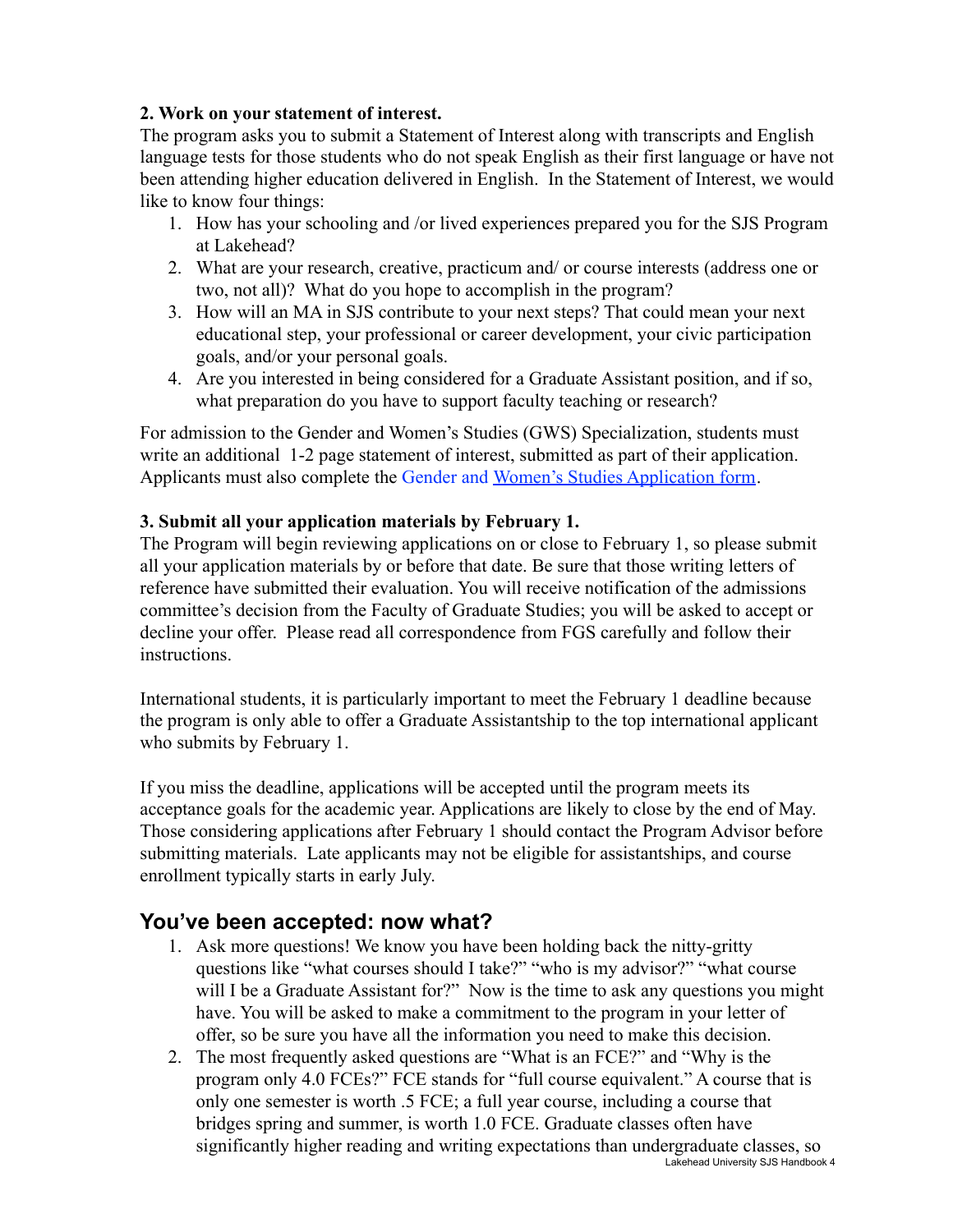taking two courses per term is considered a full time load. Graduate Assistants are working 10 hours a week on top of the 20-30 hours a week that goes into course work. The year-long options like Research Project, Creative Project, and Practicum are also very time consuming undertakings worth 1.0 FCE.

- 3. Consult the Important Dates section of the handbook so you can find information like when you can sign up for classes, when you should be on campus for orientation, when classes start, etc..
- 4. Consult the University Calendar to become familiar with Lakehead University's rules and regulations.

The Calendar is the definitive reference for any Lakehead University regulations, and should be consulted if you have questions about University regulations or policies. The Graduate Coordinator or the Administrative Assistant can assist you in clarifying Lakehead University regulations and policies that are relevant to your program of study, but it is essential for students to familiarize themselves with the regulations and policies.

See the policies and regulations section below for more information.

# <span id="page-4-0"></span>**Registration and Full-Time Status**

SJS is officially a two-year program (six terms), but it can also be completed within one calendar year (three terms), or in a year and a half (four terms). Five terms, however, is the most common length of time for students to complete the program. Students completing research or creative projects sometimes require the sixth term. Students should talk to the program advisor for details about how to arrange their schedule to meet the timeline that best suits their needs.

SJS is primarily a Thunder Bay Campus program, but Orillia-based students are encouraged to consult with the Program Advisor about options for completing the degree in whole or in part from Orillia.

SJS is not currently available for online degree completion, but please contact the program staff if online delivery is right for you. We would love to know more about student interest in this option.

Regardless of which timeline students choose, students are expected to be enrolled full-time throughout and complete all the program requirements. A flex-time option allowing students to complete the program in four years can be considered in consultation with the Program Advisor, but the program does not have a part-time option.

Students are required to be registered for a minimum of three terms per year.

Over the spring / summer semesters, students **must** register in the appropriate placeholder course (i.e. course work, practicum, research or creative project). Students **may** also take a course or two; students may **complete** their creative / research project or practicum. Students cannot officially start their projects or practicums in the spring / summer, but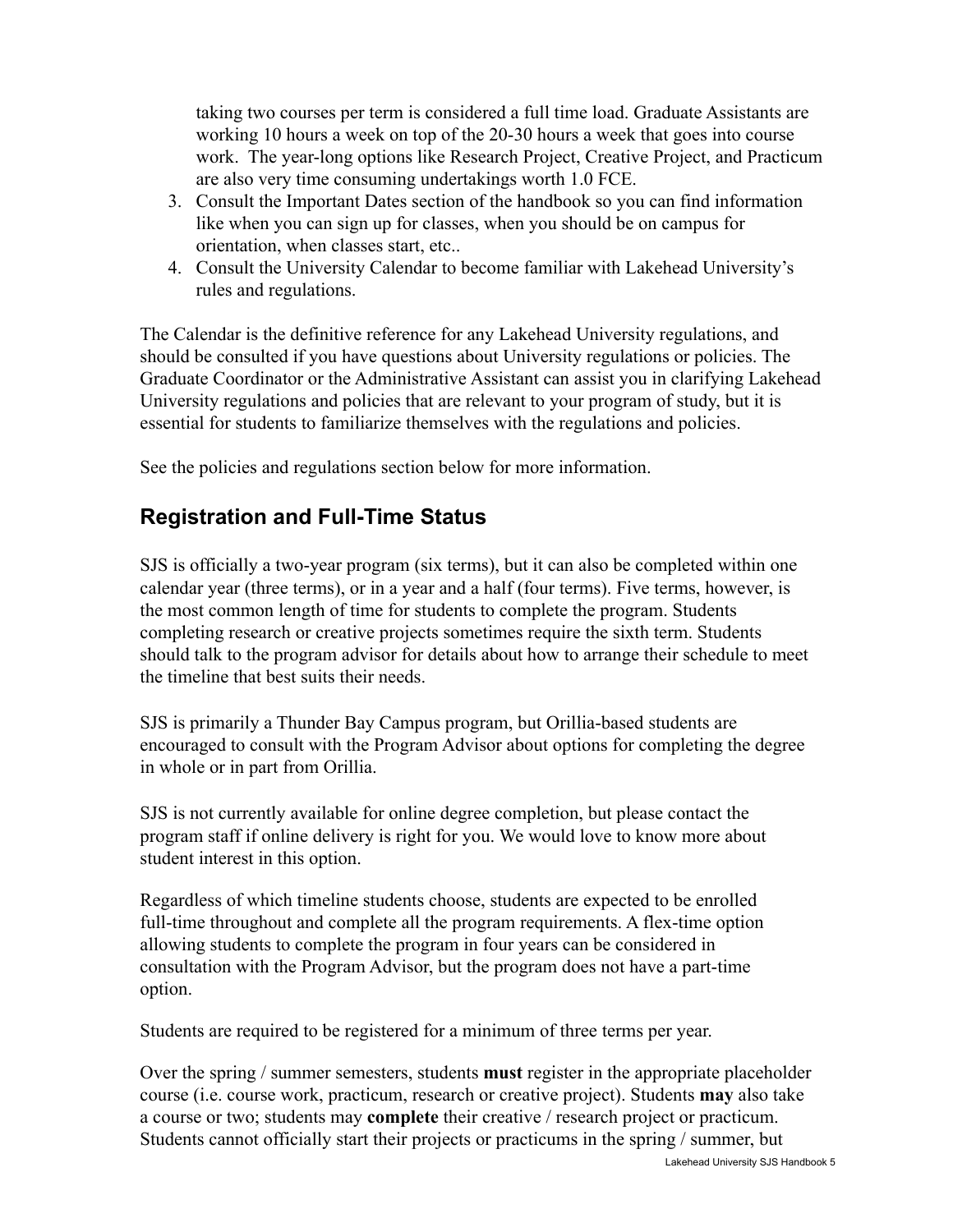they can work on their proposals, build their relationships with their placement organizations, or do other kinds of activities to prepare themselves for the second year of their program.

Students must be registered full-time for all three terms to stay in the program. The only exception to being enrolled full time is a leave of absence. Staying enrolled allows continuous access to the library and other university services. See Policies and Regulations below.

# <span id="page-5-0"></span>**Choosing Your Program Stream**

SJS offers four program streams:

- 1. course work
- 2. research project (this is not a thesis)
- 3. creative project
- 4. practicum

All students are initially admitted into the course work stream of the program and must apply for admission into the other streams following the successful completion of the first semester of the program. It is in the students' best interests to begin discussing their research and program interests with the Program Advisor as soon as possible. Students are asked to identify their intended stream and rationale by the end of their first semester via the [Stream Selection](https://docs.google.com/forms/d/1NtkVroS1QZzdF8A_xfBL3q_a-8pSRuRYfLylBh-qPIE/edit) form.

In order to enter into the research project, creative project, and practicum streams students must have their supervisor and tentative project approved by the SJS Academic Review Committee (ARC). Regardless of which stream students pursue they must complete 4 FCEs in order to graduate from the program.

Students will normally complete 2 FCEs per year, with the research project, creative project or practicum being completed in the second year of study. The research/creative projects and practicums are worth 1 FCE. Therefore, students will also need to take one FCE of course work during the Spring/Summer Term of their first year or their second year in order to complete the four full FCEs required to graduate.

### <span id="page-5-1"></span>**SJS Streams and Course Requirements**

All students, except for those students pursuing the GWS Specialization (please see the Specialization in GWS for further details), must complete *SJS 5030: Theories of Social Justice* and *SJS 5090: Methods and Methodologies in Social Justice*, during the first year of study regardless of the program stream they pursue. The program requires students to complete a total of 4 FCEs.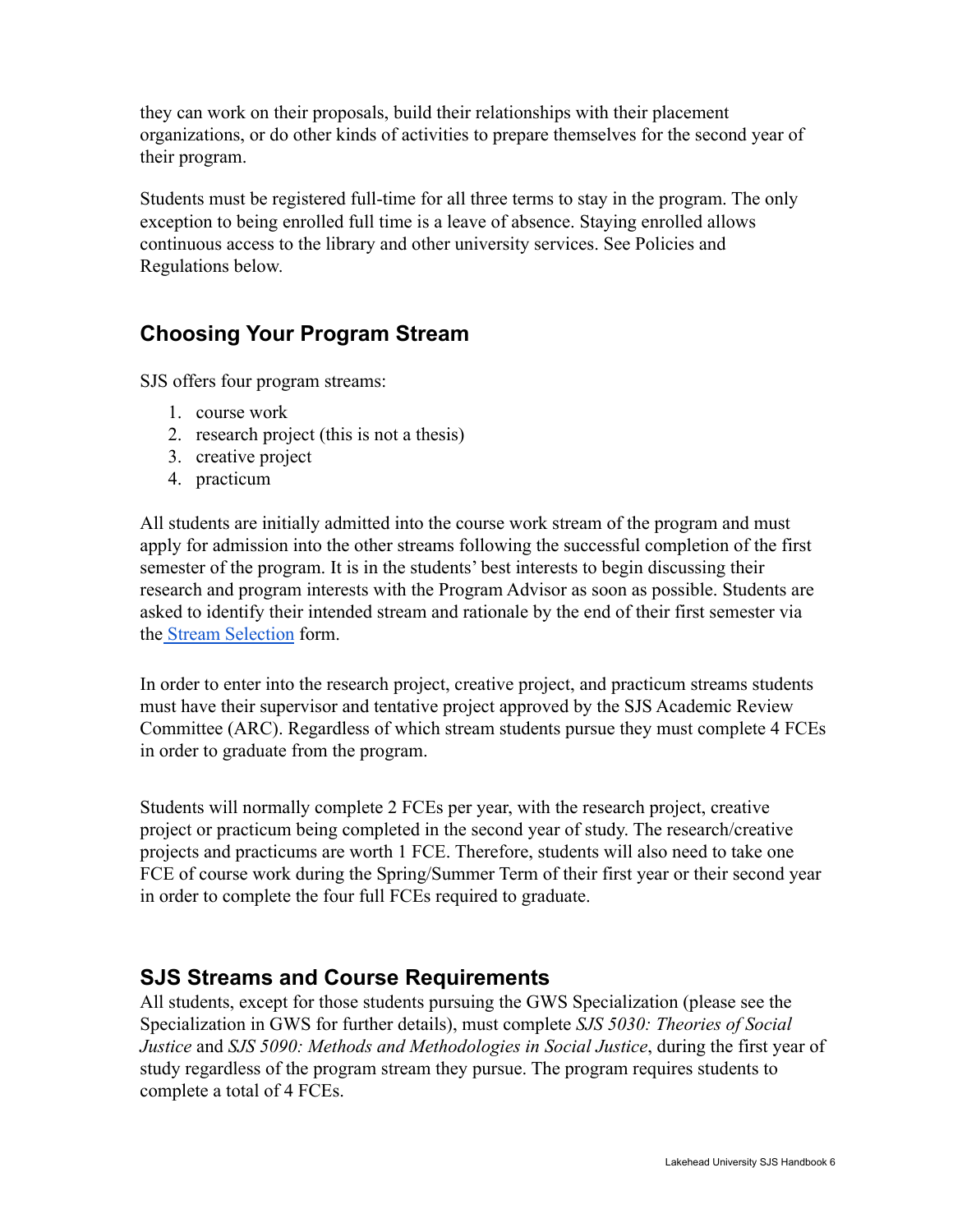| <b>SJS</b><br><b>STREAMS</b> | Course Work                                                                                           | Research Project                                                                                   | Creative Project                                                                                   | Practicum                                                                                              |
|------------------------------|-------------------------------------------------------------------------------------------------------|----------------------------------------------------------------------------------------------------|----------------------------------------------------------------------------------------------------|--------------------------------------------------------------------------------------------------------|
| Required<br>courses          | 5030 SJS<br>Theory $(.5)$ .<br>Fall term.<br>5090 SJS<br>Research<br>Methods $(.5)$ .<br>Winter term. | 5030 SJS Theory<br>$(.5)$ . Fall term.<br>5090 SJS<br>Research<br>Methods $(.5)$ .<br>Winter term. | 5030 SJS Theory<br>$(.5)$ . Fall term.<br>5090 SJS<br>Research<br>Methods $(.5)$ .<br>Winter term. | 5030 SJS Theory<br>$(.5)$ . Fall term.<br>5090 SJS<br><b>Research Methods</b><br>$(.5)$ . Winter term. |
| Unique to<br>stream          | N/A                                                                                                   | SocJ-5800 / 9800<br>(1.0)<br>Second year.                                                          | SocJ-5821/9821<br>(1.0)<br>Second year.                                                            | SOCJ-5601/9601<br>(1.0)<br>Second year.                                                                |
| Electives                    | <b>3.0 FCEs</b>                                                                                       | 2.0 FCEs                                                                                           | 2.0 FCEs                                                                                           | 2.0 FCEs                                                                                               |
| Totals                       | 4.0 FCEs                                                                                              | 4.0 FCEs                                                                                           | 4.0 FCEs                                                                                           | 4.0 FCEs                                                                                               |

Students in their second year will register in the placeholder courses for creative and research projects, or the placeholder for practicum. Students will be provided with a change of mark at the end of the project / practicum, and the mark will be assigned to the 5000 course relevant to their stream.

Twenty [LU Graduate Courses](http://csdc.lakeheadu.ca/Catalog/ViewCatalog.aspx?pageid=viewcatalog&catalogid=27&chapterid=7941&loaduseredits=True) are cross-listed with Social Justice Studies, but the schedule for offering these courses is unpredictable. The program offers 5011 (Special Topics) frequently, and students can take 5011 multiple times.

Social Justice Studies will typically offer two special topics courses per year, and will potentially offer co-listed courses with departments in Social Sciences and Humanities.

Working with the SJS Program Advisor, students can request to enrol in those courses that are not offered by SJS nor cross-listed, but enrollment will be constrained by the other programs' capacity and needs. Although students can consider 1.0 FCEs at the 4000 level, ideally electives will come from the 5000 level courses being offered.

#### *Course work stream*

In addition to completing the core SJS courses (5030 and 5090), students will take an additional 3.0 FCEs (or six half-credit courses). This stream works well for students who are working significant hours, students who enjoy course work on a wide-range of topics, and students who might not excel with the open-ended nature of a research project or creative project.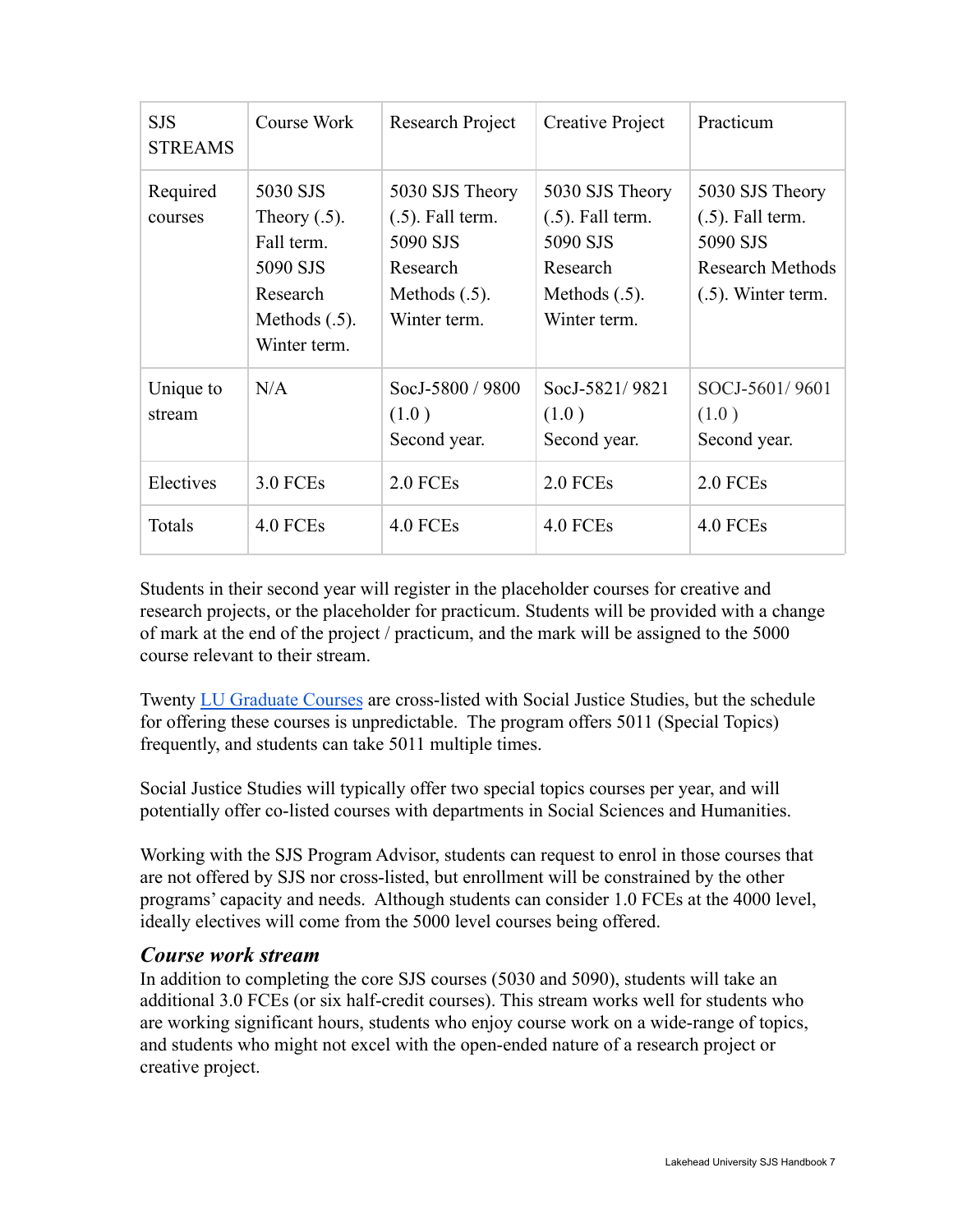Students are automatically enrolled in the course work stream, therefore students in this stream do not need to find an advisor, write a proposal, or change streams. Students in this stream are encouraged to think of the Program Advisor as their stream advisor.

#### *Research project stream*

In addition to the core SJS courses (5030 and 5090) taken in the first year of the program and SJS 5800: Research Project taken in the second year of the program, students will complete a further 2.0 FCE (four half-credit courses) of course work.

For the research project, students will produce an original research paper between *40 and 50 pages* not including bibliography and appendices. The research project requires a sustained and detailed analysis of a specific body of literature within Social Justice Studies and an exploration of a question or problem in the field. The project will be marked by the supervisor and a second faculty member and assigned a final grade.

Some students may come into the program because they have been recruited by an advisor or have established a working relationship with an advisor. But students wishing to do a research project who do not have a supervisor at the start of the program will work with the Program Advisor to find a faculty member affiliated with the Social Justice Studies Program who is willing to supervise their project and submit the Supervisor Approval Form to the Academic Review Committee for approval. The project proposal must be submitted to and approved by the SJS Academic Review Committee (see the important date section for deadlines).

Students must choose supervisors from the list of faculty affiliated with Social Justice Studies, complete the initial stream selection form, the supervisor approval form, and the Graduate School Change of Program form. All are linked below:

- Social Justice Studies [approved faculty supervisors.](https://www.lakeheadu.ca/programs/departments/social-justice/social-justice-supervisors)
- Initial [stream selection form.](https://docs.google.com/forms/d/1NtkVroS1QZzdF8A_xfBL3q_a-8pSRuRYfLylBh-qPIE/edit) Complete by the end of November, first semester.
- [Supervisor Approval Form](https://www.lakeheadu.ca/sites/default/files/uploads/2545/SupervisorApprovalForm%20.pdf). Complete by February 15, second semester.
- Change of Program [Form.](https://www.lakeheadu.ca/faculty-and-staff/forms-db/Enrolment-Services/node/10325) Completed by May 1, second semester.
- [Project Proposal Form.](https://www.lakeheadu.ca/sites/default/files/uploads/2545/ProposalProjectForm.pdf) Complete by June 1, Sept. 1, or Jan. 15th. Students should follow the [Guide to Research and Creative Projects](https://www.lakeheadu.ca/sites/default/files/uploads/2545/RCGuide2022.pdf).
- [Project Evaluation Form.](https://www.lakeheadu.ca/sites/default/files/uploads/2545/ProjectEvaluationForm.pdf) Complete at the end of the project.

Students enrolled in the GWS specialization will produce a research project that addresses issues relevant to both GWS and social justice. Please see the GWS guidelines below.

#### *Creative project stream*

In addition to the core SJS courses (5030 and 5090) and SJS 5821: Creative Project, students will complete 2.0 FCE (four half-credit courses) of course work.

For the creative project, students will produce a creative work (broadly defined) using one of the following mediums: visual arts, music or non-academic/creative writing or other creative work. Projects can be participatory and community-based. The creative project must be a substantial, unified, and original work that addresses issues of social justice and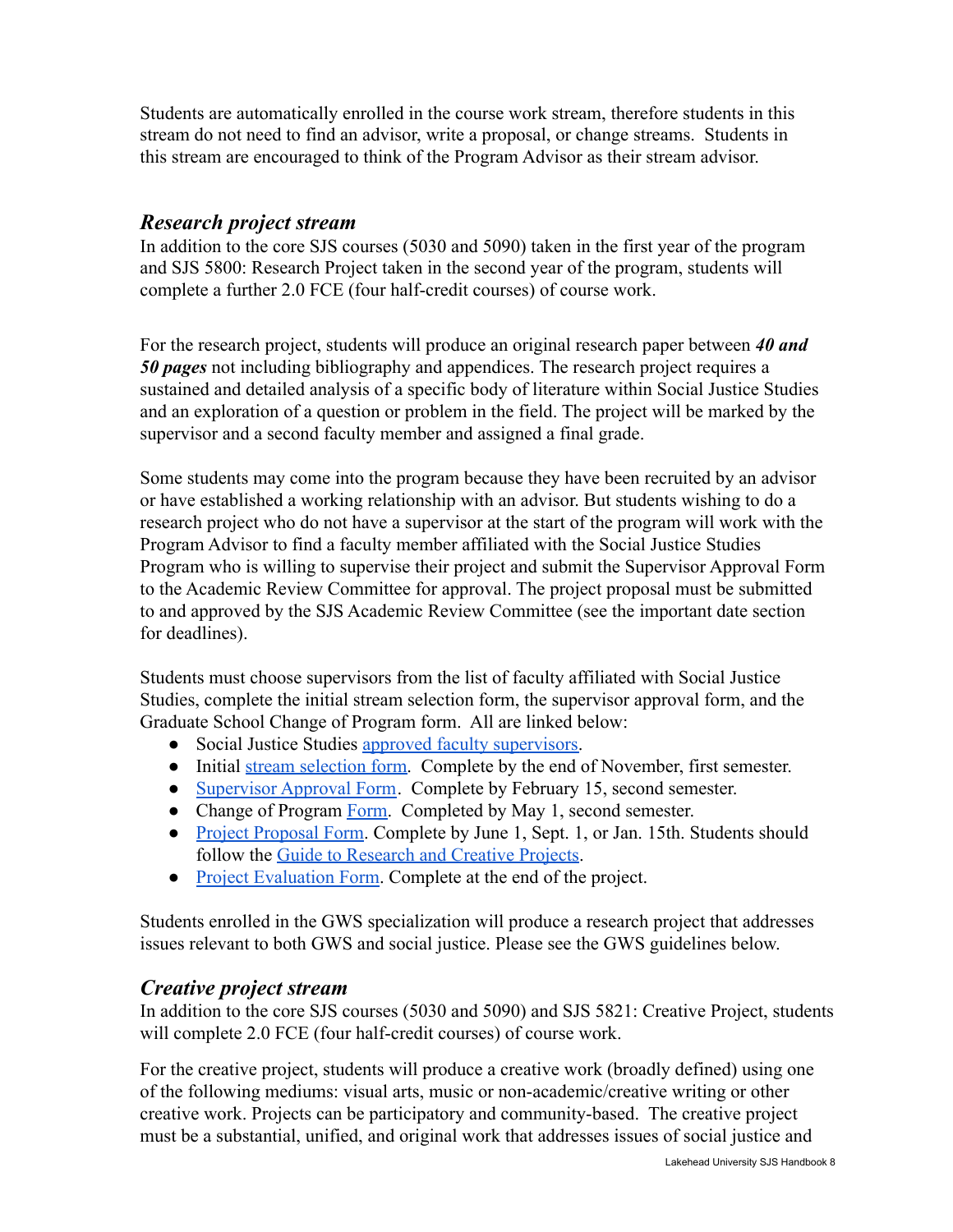activism and engages with critical praxis. Creative projects must demonstrate advanced skill in one of the following mediums: visual arts, music or non-academic/creative writing or other creative work and a command of relevant genre conventions. To be successful, a creative project must be recognized by the supervisor and second reader as a fully-fledged contribution to the aesthetic forms in which it participates.

Students will also write a 20-page artist statement/report that situates the project in relation to the existing body of contemporary creative work. It must explain and justify the poetics of the project and how the form of the project functions to serve creative and/or critical ends. The work will be marked by the supervisor and a second faculty member and assigned a final grade. Because of the small size of the Creative Arts programs at Lakehead, Faculty from other Universities, and/or professional experts from the community may be used to evaluate a student's work.

Students will work with the Program Advisor to find a faculty member affiliated with the Social Justice Studies Program who is willing to supervise their project and submit the Supervisor Approval Form to the Social Justice Studies Academic Review Committee for approval. The project proposal must be submitted to and approved by the ARC (see the important date section for deadlines). Creative project proposals should be accompanied by a portfolio of relevant, recent creative work.

Students must choose supervisors from the list of faculty affiliated with Social Justice Studies, complete the initial stream selection form, the advisor agreement form, and the Graduate School Change of Program form. All are linked below:

- Social Justice Studies [approved faculty supervisors.](https://www.lakeheadu.ca/programs/departments/social-justice/social-justice-supervisors)
- Initial [stream selection form.](https://docs.google.com/forms/d/1NtkVroS1QZzdF8A_xfBL3q_a-8pSRuRYfLylBh-qPIE/edit) Complete by the end of November, first semester.
- [Supervisor Approval Form](https://www.lakeheadu.ca/sites/default/files/uploads/2545/SupervisorApprovalForm%20.pdf). Complete by February 15, second semester.
- Change of Program [Form.](https://www.lakeheadu.ca/faculty-and-staff/forms-db/Enrolment-Services/node/10325) Completed by May 1, second semester.
- [Project Proposal Form.](https://www.lakeheadu.ca/sites/default/files/uploads/2545/ProposalProjectForm.pdf) Complete by June 1, Sept. 1, or Jan. 15th. Students should follow the [Guide to Research and Creative Projects](https://www.lakeheadu.ca/sites/default/files/uploads/2545/RCGuide2022.pdf).
- [Project Evaluation Form.](https://www.lakeheadu.ca/sites/default/files/uploads/2545/ProjectEvaluationForm.pdf) Complete at the end of the project.

Students enrolled in the GWS specialization will produce a creative work that addresses issues relevant to both GWS and SJS.

#### *Practicum stream:*

In addition to the core SJS courses (5030 and 5090) and SJS 5601: Practicum, students will complete 2.0 FCE (four half-credit courses) of course work.

For the practicum, students are expected to complete 200 hours placement plus class time. Unlike an on-the-job training internship, the project carried out during the practicum will combine class-based knowledge, practical research skills and reflection to apply them in the field. The placement will be with an agency or non-profit organization engaged in social justice work and will be arranged collaboratively with the student, agency, Program Advisor and the instructor for 5601. The project to be completed during the practicum will be outlined in a Memorandum of Understanding with the agency or non-profit organization.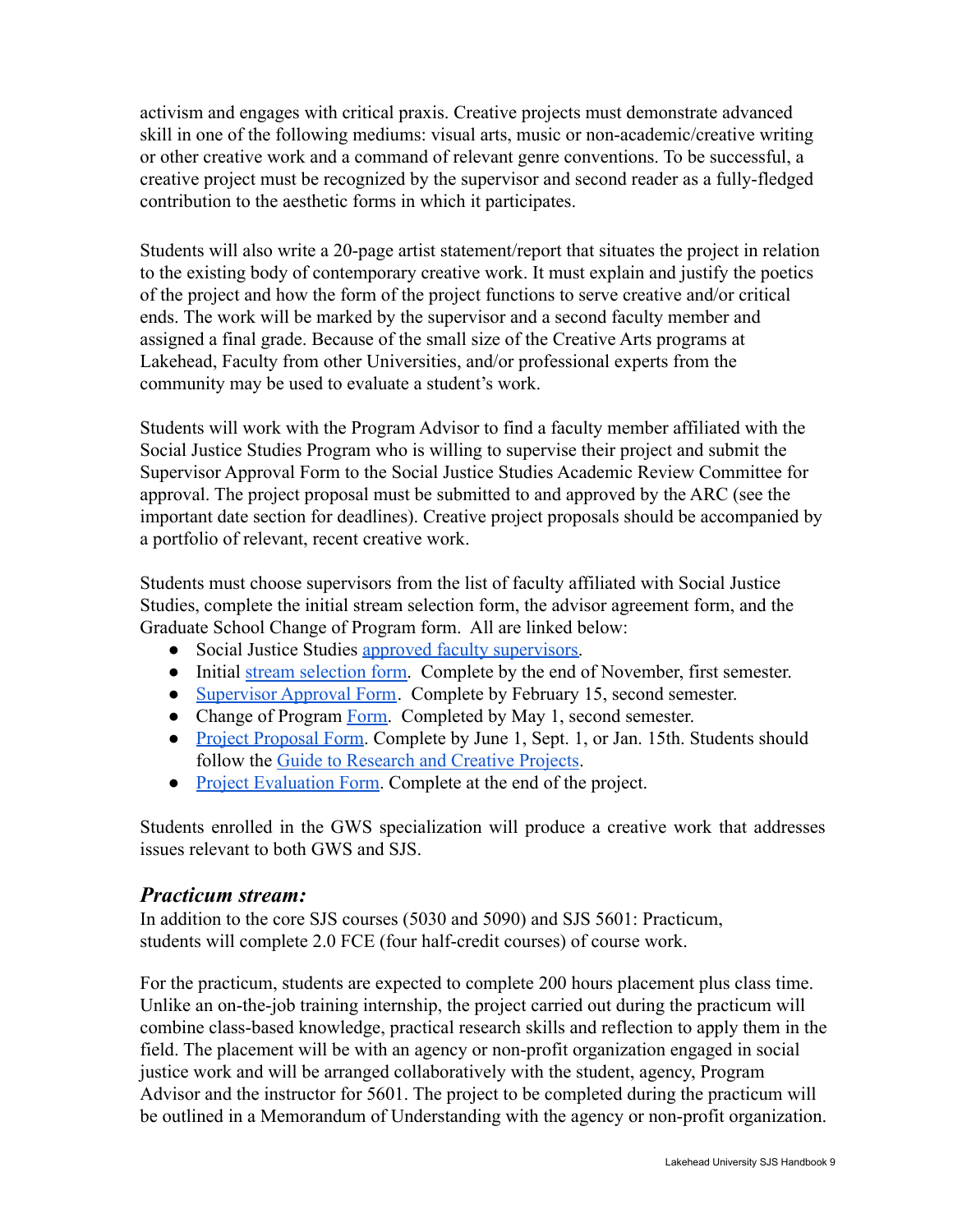Students considering the Practicum Stream are encouraged to get to know local agencies early in their program. Conduct site visits, get to know program directors, ideally volunteer at the organization in order to develop familiarity with the staff and operations. Students might be able to indicate interest in the stream by November of their first year, and continue to work towards a placement throughout the spring and summer. The MOU will ideally be written and signed off on by all stakeholders before the start of the fall semester.

In addition to the required course work, the student will keep a log describing the work conducted during the placement. The log will also include a list of hours worked and be submitted to the course supervisor every week. The work of the practicum will be completed in the second year of study. Although the norm will be that students will complete 10 hours of work a week, some flexibility will be allowed to enhance the usefulness of the practicum for participating organizations and accommodate class time. Potential partners include: Faye Peterson House, Kinna-aweya Legal Clinic, Shelter House, the GEC, Thunder Pride, the LU Food Bank, Northwestern Ontario Women's Centre, and others.

Not all practicums need to have a faculty supervisor, but many faculty have connections with local nonprofits, so they can provide guidance, research opportunities, and mentoring. Students should try to identify supervisors from the list of faculty affiliated with Social Justice Studies, complete the initial stream selection form, the advisor agreement form, and the Graduate School Change of Program form. All are linked below. Practicum students should also consult the Practicum Handbook and familiarize themselves with the Memorandum of Understanding used to formalize relationships with host organizations.

- Social Justice Studies [approved faculty supervisors.](https://www.lakeheadu.ca/programs/departments/social-justice/social-justice-supervisors)
- Initial [stream selection form.](https://docs.google.com/forms/d/1NtkVroS1QZzdF8A_xfBL3q_a-8pSRuRYfLylBh-qPIE/edit) Complete by end of November, first semester.
- [Supervisor Approval Form](https://www.lakeheadu.ca/sites/default/files/uploads/2545/SupervisorApprovalForm%20.pdf). Complete by February 15, second semester.
- Change of Program [Form.](https://www.lakeheadu.ca/faculty-and-staff/forms-db/Enrolment-Services/node/10325) Completed by May 1, second semester.
- [Practicum Handbook](https://docs.google.com/document/d/1nTo8CLkmhqi1A8r_RT6XAy-uxUK2CSjSlvE8gbF8FCI/edit)
- [Memorandum of Understanding](https://docs.google.com/document/d/1NA7ucuN5d18SLADoiCAr7Zdn_MFrlBpLqnPzCzqJ5E4/edit#heading=h.gjdgxs)

Students in the GWS Specialization will complete the practicum in an organization that supports feminist and social justice practices.

# <span id="page-9-0"></span>**Specialization in Gender and Women's Studies (GWS)**

The GWS Specialization gives students the opportunity to engage in interdisciplinary work focused on gender.

In the first year of their program all students in the GWS Specialization must complete WOME 5101: *Theory and Methods in Gender and Women's Studies* and SOCJ 5030*: Theories of Social Justice* (regardless of the stream they intend to pursue).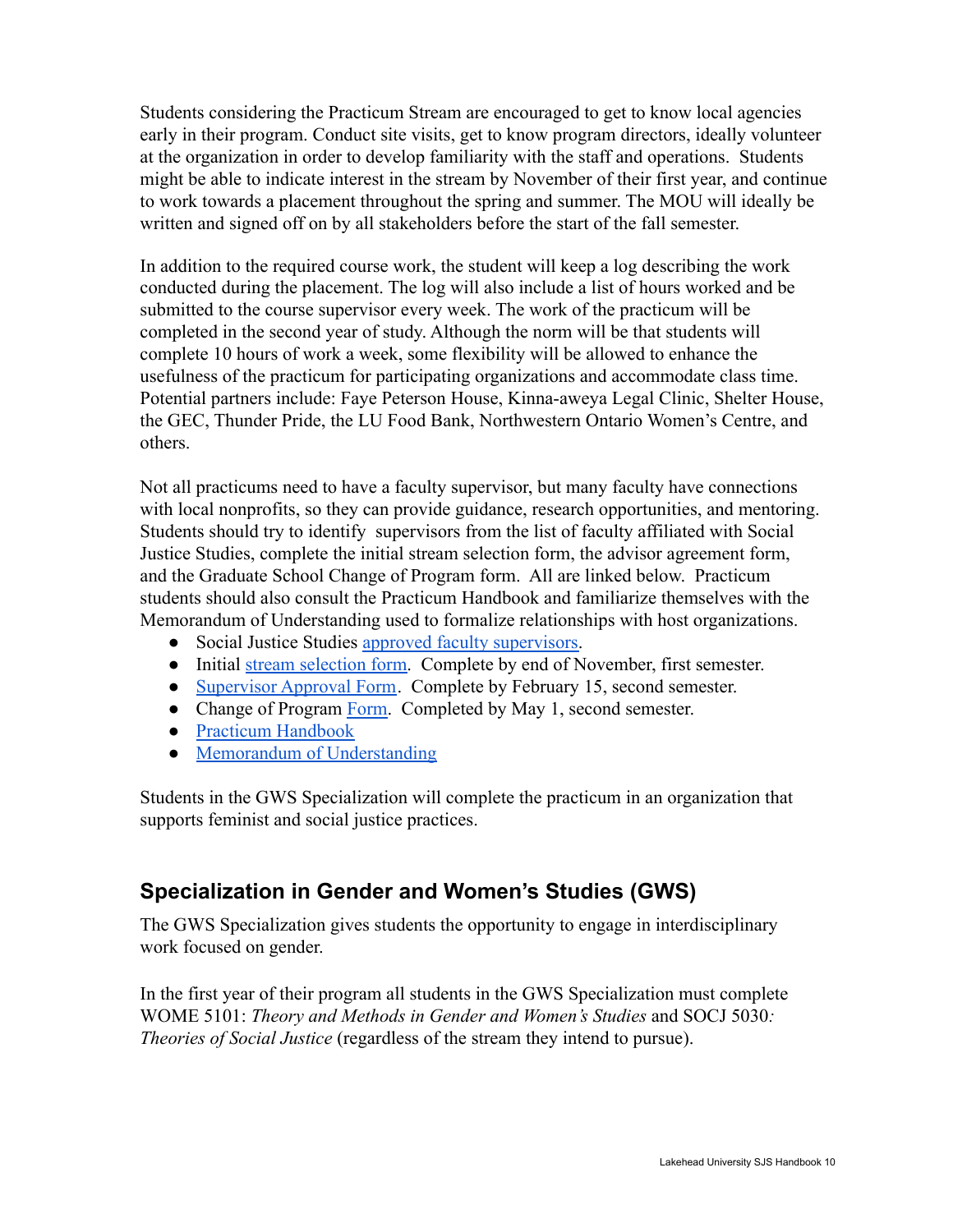| WS Spec.            | Course Work                                                                                    | Research Project                                                                               | Creative Project                                                                                  | Practicum                                                                                         |
|---------------------|------------------------------------------------------------------------------------------------|------------------------------------------------------------------------------------------------|---------------------------------------------------------------------------------------------------|---------------------------------------------------------------------------------------------------|
| Required<br>Courses | SJS 5030 Theory<br>$(.5)$ Fall<br><b>WOME 5101</b><br>Theory and<br>Methods $(1.0)$            | SJS 5030 Theory<br>$(.5)$ Fall<br><b>WOME 5101</b><br>Theory and<br>Methods $(1.0)$            | SJS 5030<br>Theory $(.5)$ Fall<br><b>WOME 5101</b><br>Theory and<br>Methods $(1.0)$               | <b>SJS 5030</b><br>Theory $(.5)$ Fall<br><b>WOME 5101</b><br>Theory and<br>Methods $(1.0)$        |
| Unique to<br>stream | N/A                                                                                            | SocJ-5800 (1.0)                                                                                | SocJ-5821 (1.0)                                                                                   | SOCJ-5601 (1.0)                                                                                   |
| Electives           | 2.5 FCEs. Course<br>work should allow<br>for feminist and/or<br>gender analysis or<br>methods. | 1.5 FCEs. Course<br>work should allow<br>for feminist and/or<br>gender analysis or<br>methods. | 1.5 FCEs.<br>Course work<br>should allow for<br>feminist and/or<br>gender analysis<br>or methods. | 1.5 FCEs.<br>Course work<br>should allow for<br>feminist and/or<br>gender analysis<br>or methods. |
| Totals              | 4.0 FCEs                                                                                       | 4.0 FCEs                                                                                       | 4.0 FCEs                                                                                          | 4.0 FCEs                                                                                          |

**NOTE:** Students enrolled in the GWS specializations are not required to take SOCJ 5090: Methods and Methodologies in Social Justice, but they may choose this course as an elective.

#### *Course work stream:*

Students in the GWS Specialization must take the GWS Core Course (WOME 5101) worth 1 FCE and an additional 3 FCEs in Social Justice Studies (including SOJC 5030). Two of the major papers written for these graduate course(s) must be focused on a subject related to GWS. One page proposals must be approved by a Social Justice-based Women Studies subcommittee no later than six weeks into the term(s).

Students are automatically enrolled in the course work stream, but by the end of their first semester, all students are encouraged to choose supervisors. Students who wish to remain in the course work stream do not need to find an advisor, write a proposal, or change streams. Students in this stream are encouraged to think of the Program Advisor as their stream advisor.

### *Research project stream:*

Students in the GWS specialization must take the GWS Core Course or WOME 5101 (1 FCE) and the Social Justice Studies Core Course 5030 (0.5 FCE), take an additional 1.5 FCEs in Social Justice Studies, and write a research project (1.0 FCE) on a subject related to both Social Justice Studies and GWS, for a total of 4 FCEs. The Research Project must incorporate feminist scholarship. The proposed topic must be approved by representatives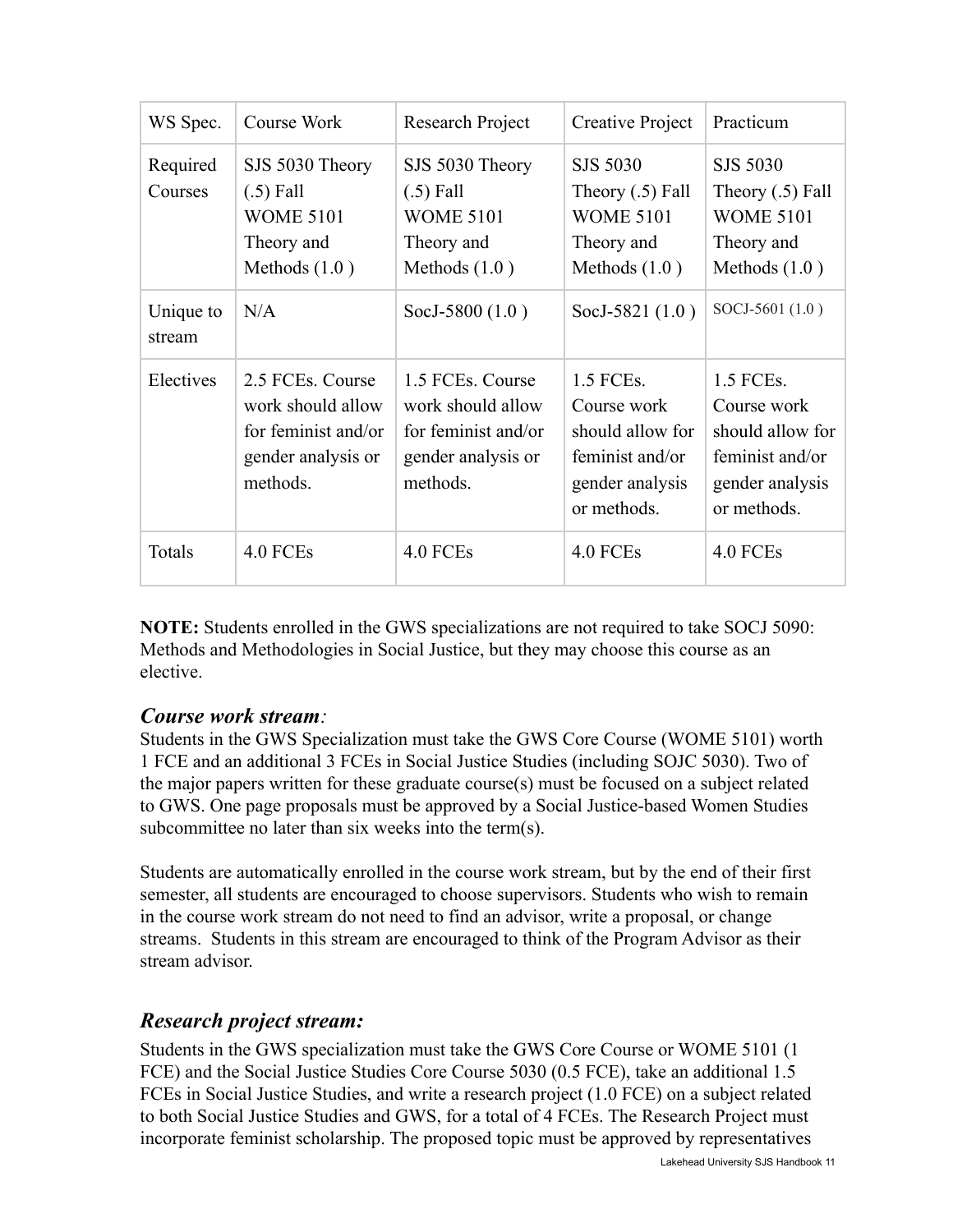of both the primary Program and the GWS Graduate Committee. If deemed appropriate, there may be joint supervision by a member of the student's academic unit and a person named by the GWS Graduate Committee.

Students in the WS Specialization have a specific list of advisors they need to choose from. Students also need to complete the initial stream selection form, the advisor agreement form, and the Graduate School Change of Program form. All are linked below:

- GWS [Core Supervisors](https://www.lakeheadu.ca/programs/departments/womensstudies/graduate-program/core-supervisory-graduate-faculty) (note those who are also SJS Supervisors)
- Initial [stream selection form.](https://docs.google.com/forms/d/1NtkVroS1QZzdF8A_xfBL3q_a-8pSRuRYfLylBh-qPIE/edit) Complete by end of November, first semester.
- [Supervisor Approval Form](https://www.lakeheadu.ca/sites/default/files/uploads/2545/SupervisorApprovalForm%20.pdf). Complete by February 15, second semester.
- Change of Program [Form.](https://www.lakeheadu.ca/faculty-and-staff/forms-db/Enrolment-Services/node/10325) Completed by May 1, second semester.
- [Project Proposal Form.](https://www.lakeheadu.ca/sites/default/files/uploads/2545/ProposalProjectForm.pdf) Complete by June 1, Sept. 1, or Jan. 15th. Students should follow the [Guide to Research and Creative Projects](https://www.lakeheadu.ca/sites/default/files/uploads/2545/RCGuide2022.pdf).
- [Project Evaluation Form.](https://www.lakeheadu.ca/sites/default/files/uploads/2545/ProjectEvaluationForm.pdf) Complete at the end of the project.

## *Creative project stream:*

Students in the GWS Specialization must take the GWS Core Course (WOME 5101) for 1 FCE and the Social Justice Studies Core Course 5030 (0.5 FCE), take an additional 1.5 FCEs in Social Justice Studies, and undertake a Creative Project (1.0 FCE) of relevance to both Social Justice and GWS.

Because of the small size of the Creative Arts programs at Lakehead, faculty from other Universities, and/or professional experts from the community may be used to evaluate student's work.

Students in the GWS Specialization have a specific list of advisors they need to choose from. Students also need to complete the initial stream selection form, the advisor agreement form, and the Graduate School Change of Program form. All are linked below:

- WS [Core Supervisors](https://www.lakeheadu.ca/programs/departments/womensstudies/graduate-program/core-supervisory-graduate-faculty) (note those who are also SJS Supervisors)
- Initial [stream selection form.](https://docs.google.com/forms/d/1NtkVroS1QZzdF8A_xfBL3q_a-8pSRuRYfLylBh-qPIE/edit) Complete by end of November, first semester.
- [Supervisor Approval Form](https://www.lakeheadu.ca/sites/default/files/uploads/2545/SupervisorApprovalForm%20.pdf). Complete by February 15, second semester.
- Change of Program [Form.](https://www.lakeheadu.ca/faculty-and-staff/forms-db/Enrolment-Services/node/10325) Completed by May 1, second semester.
- [Project Proposal Form.](https://www.lakeheadu.ca/sites/default/files/uploads/2545/ProposalProjectForm.pdf) Complete by June 1, Sept. 1, or Jan. 15th. Students should follow the [Guide to Research and Creative Projects](https://www.lakeheadu.ca/sites/default/files/uploads/2545/RCGuide2022.pdf).
- [Project Evaluation Form.](https://www.lakeheadu.ca/sites/default/files/uploads/2545/ProjectEvaluationForm.pdf) Complete at the end of the project.

### *Practicum stream:*

Students in the GWS Specialization must take WOME 5101 (1.0 FCE), Social Justice Studies 5030 (0.5 FCE), Social Justice Studies 5601 (1.0), and an additional 1.5 FCE (three half-credit courses). For the practicum, students are expected to complete 200 hours in the placement plus class time. Unlike an internship which focuses primarily on on-the-job training, the project carried out during the practicum will combine class-based knowledge, practical research skills and reflection on how to apply them in the field. The placement will take place at an approved agency or non-profit organization relevant to GWS and engaged in social justice work. Placement can be found by students or chosen from the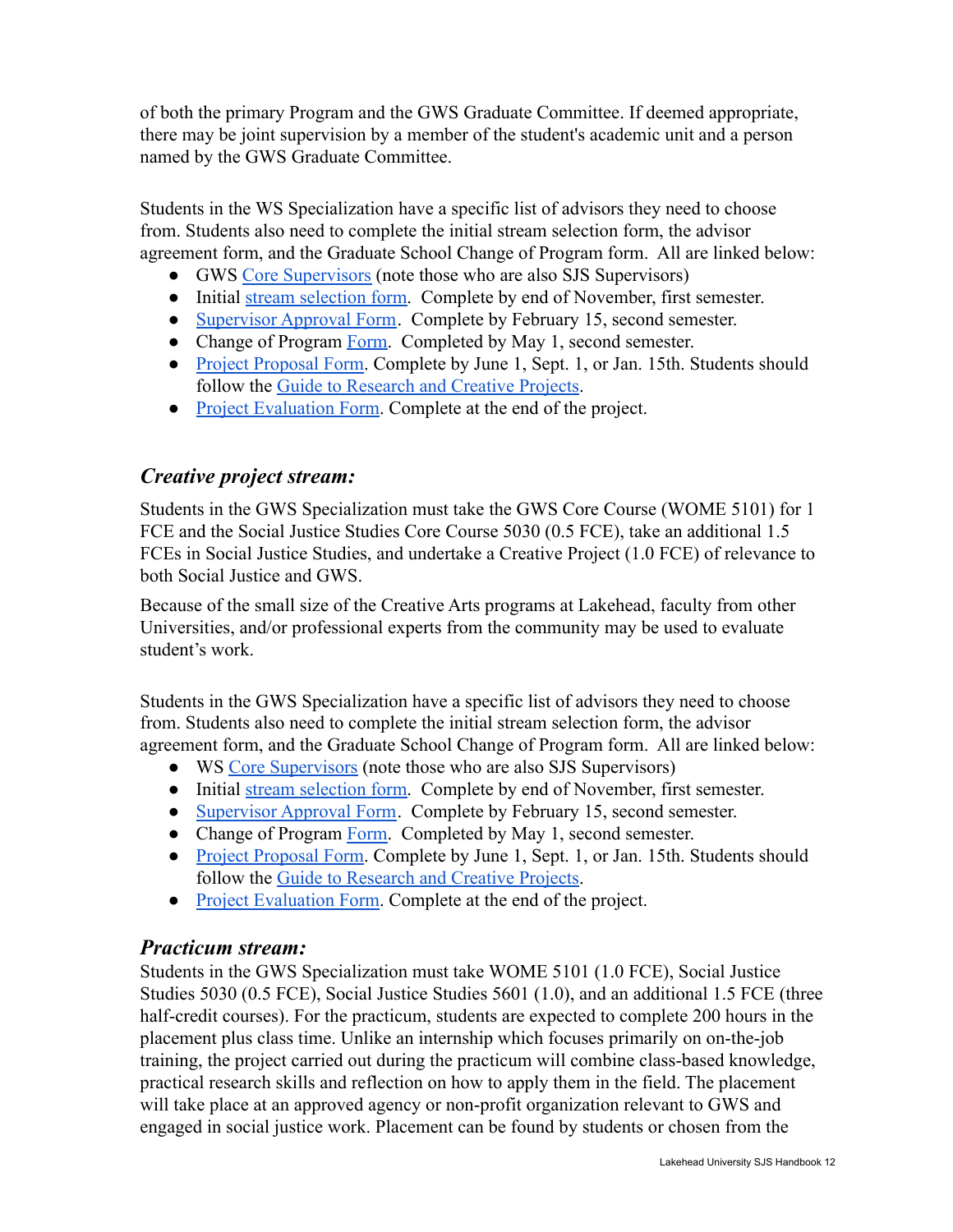approved list. They will be arranged by the Program Advisor for SJS and the instructor for 5601 in cooperation with the student and the Graduate Coordinator of GWS. The project to be completed during the practicum will be outlined in a MOU with the agency or non-profit organization.

In addition to the required course work, the student will keep a log describing the work conducted during the placement. The log will also include a list of hours worked and be submitted to the Practicum Instructor every week. The work of the practicum will be completed in the second year of study. Although the norm will be that students will complete 4 -10 hours of work a week, some flexibility will be allowed to enhance the usefulness of the practicum for participating organizations and accommodate class time. Potential partners include: Faye Peterson House, Kinna-aweya Legal Clinic, Shelter House, the Gender Equity Center at Lakehead University, Thunder Pride, the LU Food Bank, Northwestern Ontario Women's Centre, and others.

Not all practicums need to have a faculty supervisor, but many faculty have connections with local nonprofits, so they can provide guidance, research opportunities, and mentoring. Students should try to identify supervisors from the list of faculty affiliated with GWS and Social Justice Studies, complete the initial stream selection form, the supervisor approval form, and the Graduate School Change of Program form. All are linked below. Practicum students should also consult the Practicum Handbook and familiarize themselves with the Memorandum of Understanding used to formalize relationships with host organizations.

- GWS [Core Supervisors](https://www.lakeheadu.ca/programs/departments/womensstudies/graduate-program/core-supervisory-graduate-faculty) (note those who are also SJS Supervisors)
- Initial [stream selection form.](https://docs.google.com/forms/d/1NtkVroS1QZzdF8A_xfBL3q_a-8pSRuRYfLylBh-qPIE/edit) Complete by the end of November, first semester.
- [Supervisor Approval Form](https://www.lakeheadu.ca/sites/default/files/uploads/2545/SupervisorApprovalForm%20.pdf). Complete by February 15, second semester.
- Change of Program [Form.](https://www.lakeheadu.ca/faculty-and-staff/forms-db/Enrolment-Services/node/10325) Completed by May 1, second semester.
- [Practicum Handbook](https://docs.google.com/document/d/1nTo8CLkmhqi1A8r_RT6XAy-uxUK2CSjSlvE8gbF8FCI/edit)
- [Memorandum of Understanding](https://docs.google.com/document/d/1NA7ucuN5d18SLADoiCAr7Zdn_MFrlBpLqnPzCzqJ5E4/edit#heading=h.gjdgxs)

# <span id="page-12-0"></span>**Additional information relevant to the program**

#### *Switching Streams / Withdrawing from Program*

Students may change streams during their program. Please consult with the Program Advisor whenever you are considering making a significant change within your program.

Students will need to fill out a "Graduate Request for Change/Withdrawal" form. This form is to be used by graduate students who would like to change their program route/option or would like to officially withdraw from their graduate program. The form can be accessed online through **myInfo-For Students**, under Forms - select Graduate Program Change/Withdrawal."

#### *Choosing a Supervisor*

In consultation with the Program Advisor, students choose a supervisor for the research and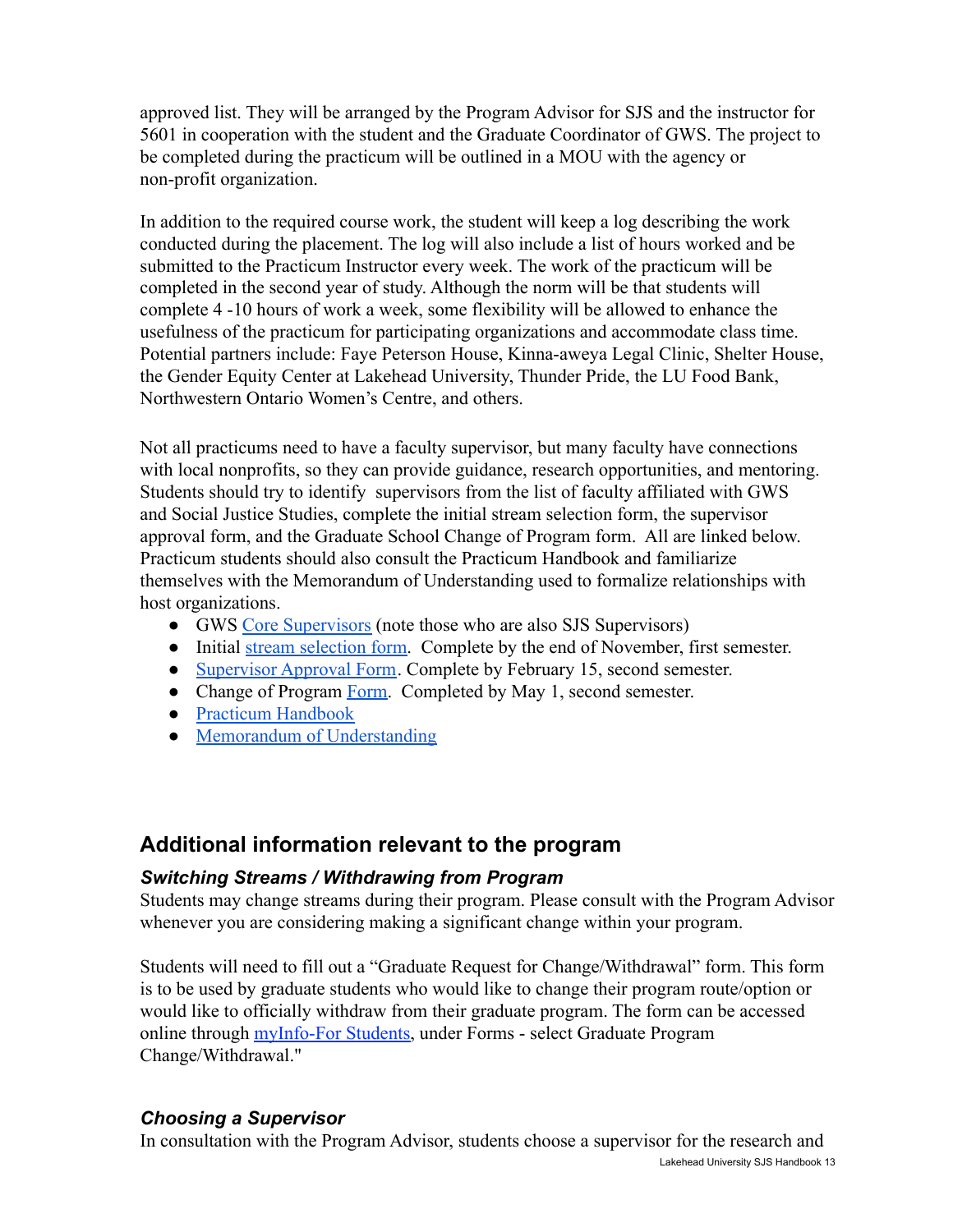creative projects, but they are also encouraged to choose a supervisor who can support their practicums or coursework. When selecting a supervisor, choose someone who conducts research and/or teaches in your area of specialization or interest, and is a member of the [SJS](https://www.lakeheadu.ca/programs/departments/social-justice/social-justice-supervisors) [graduate faculty.](https://www.lakeheadu.ca/programs/departments/social-justice/social-justice-supervisors) If you are in the GWS Specialization, you must choose someone who is both a member of SJS and a member of the Core Graduate Faculty of [Gender and Women's](https://www.lakeheadu.ca/academics/departments/womensstudies/graduate-program/core-supervisory-graduate-faculty) **[Studies](https://www.lakeheadu.ca/academics/departments/womensstudies/graduate-program/core-supervisory-graduate-faculty)** 

You can talk to several professors about the possibility of supervising your project to see whether or not they would be a good fit, and will feel comfortable supervising your particular area of interest. Understand that professors may be unable to supervise you if a) they are going on leave, b) they are currently supervising the maximum allowed number of graduate students, or c) they do not feel that their expertise is the best fit for the proposed project.

You can switch supervisors during the course of your study; however, it is best to talk to your supervisor and the Program Advisor to see if this is the right choice.

Once the person in question has agreed to supervise you, please fill out the following [Supervisor Approval Form.](https://www.lakeheadu.ca/sites/default/files/uploads/2545/SupervisorApprovalForm%20.pdf)

#### *Research Ethics*

Conducting research with people and communities, especially when working with vulnerable and marginalized communities, requires that researchers conduct themselves in accordance with the rules and guidelines established under the Tri-Council Policy Statement regarding Ethical Conduct for Research Involving Humans, 2010 (TCPS2).

Students must complete the online Ethics Training [TCPS2](http://tcps2core.ca/welcome)

Upon completing the tutorial students will receive a pdf copy of a TCPS2 certificate, please save it. You will need to submit a copy of this certificate when you make a research ethics application to Lakehead University's Research Ethics Board (REB).

Before conducting any research with people and communities, students must complete, submit, and have approved a research ethics proposal to Lakehead's REB.

Research ethics applications can be found at Lakehead [Research and Innovation](https://www.lakeheadu.ca/research-and-innovation/forms) website.

Further Information:

- Lakehead University's [Ethics and Integrity](https://www.lakeheadu.ca/research-and-innovation/ethics) guides (Guidelines and Policy and includes Procedures for Investigating Misconduct)
- Lakehead University's Research Ethics and Administration Officer, Sue Wright, can be can be contacted at [susan.wright@lakeheadu.ca](mailto:susan.wright@lakeheadu.ca) or (807) 343-8283.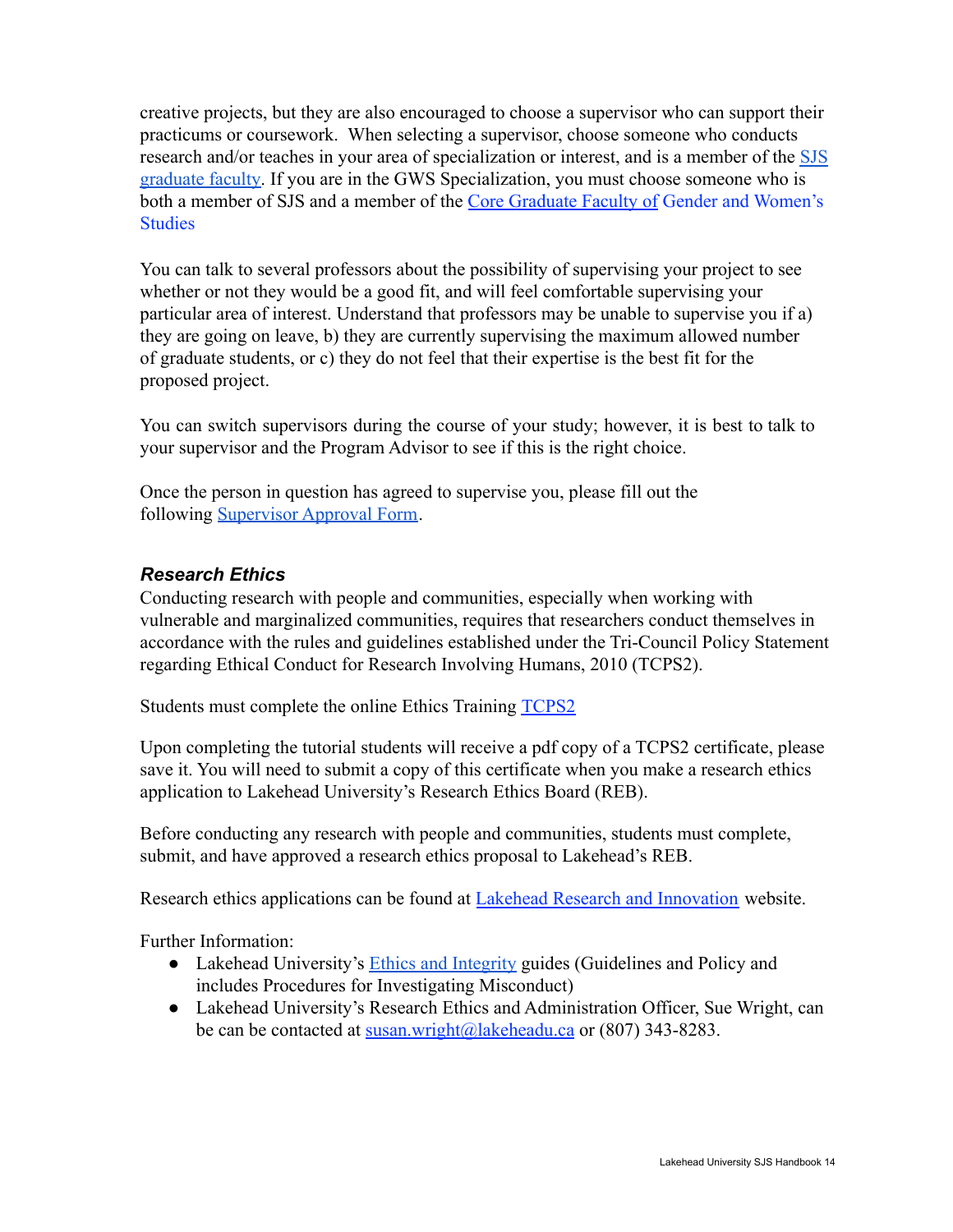#### *Application to Graduate*

Students must be registered for the calendar year in which they intend to graduate. Students must apply to graduate. Application forms are available through [myInfo-](https://erpwp.lakeheadu.ca/home/student) [For Students.](https://erpwp.lakeheadu.ca/home/student) Refer to the current [Lakehead University calendar](https://www.lakeheadu.ca/ql/dates) for deadlines and fees.

# <span id="page-14-0"></span>**Grading System and Related Issues**

#### *Grading Scale*

Course standings in the graduate programs will be reported as follows:

| Letter        | minimum %              | maximum % |
|---------------|------------------------|-----------|
| Grade         |                        |           |
| $A+$          | 90                     | 100%      |
| $\mathbf{A}$  | 80                     | 89%       |
| B             | 70                     | 79%       |
| $\mathcal{C}$ | 60                     | 69%       |
| Fail          | 1                      | 59%       |
| F             | Academic<br>Dishonesty |           |
| <b>INC</b>    | Incomplete             |           |

To maintain registration as a graduate student, a student must achieve and maintain satisfactory academic standing at all times. A student whose academic performance does not meet the minimum standing will be required to withdraw from the program. Graduate students can only have one full course equivalent graded C. A mark of less than 60% in a graduate course constitutes failure. Students with grades under 60% may repeat the course or assignments to improve their grades.

#### *Incomplete Grades*

An incomplete grade may, at the discretion of the instructor and in consultation with the student, be assigned to a course when the instructor believes that the student has not yet completed all the requirements of the course for a valid reason. In such cases, when a percentage grade would normally be assigned to the course, the instructor must also assign a numeric grade for work completed to the point of submission, unless stipulated in the course syllabus that a student will be deemed to have failed the course if a particular component had not been completed, in which case the student would be assigned a failing grade expressed as a portion of the entire course mark. Incomplete grades will not be included in the calculation of the student's average.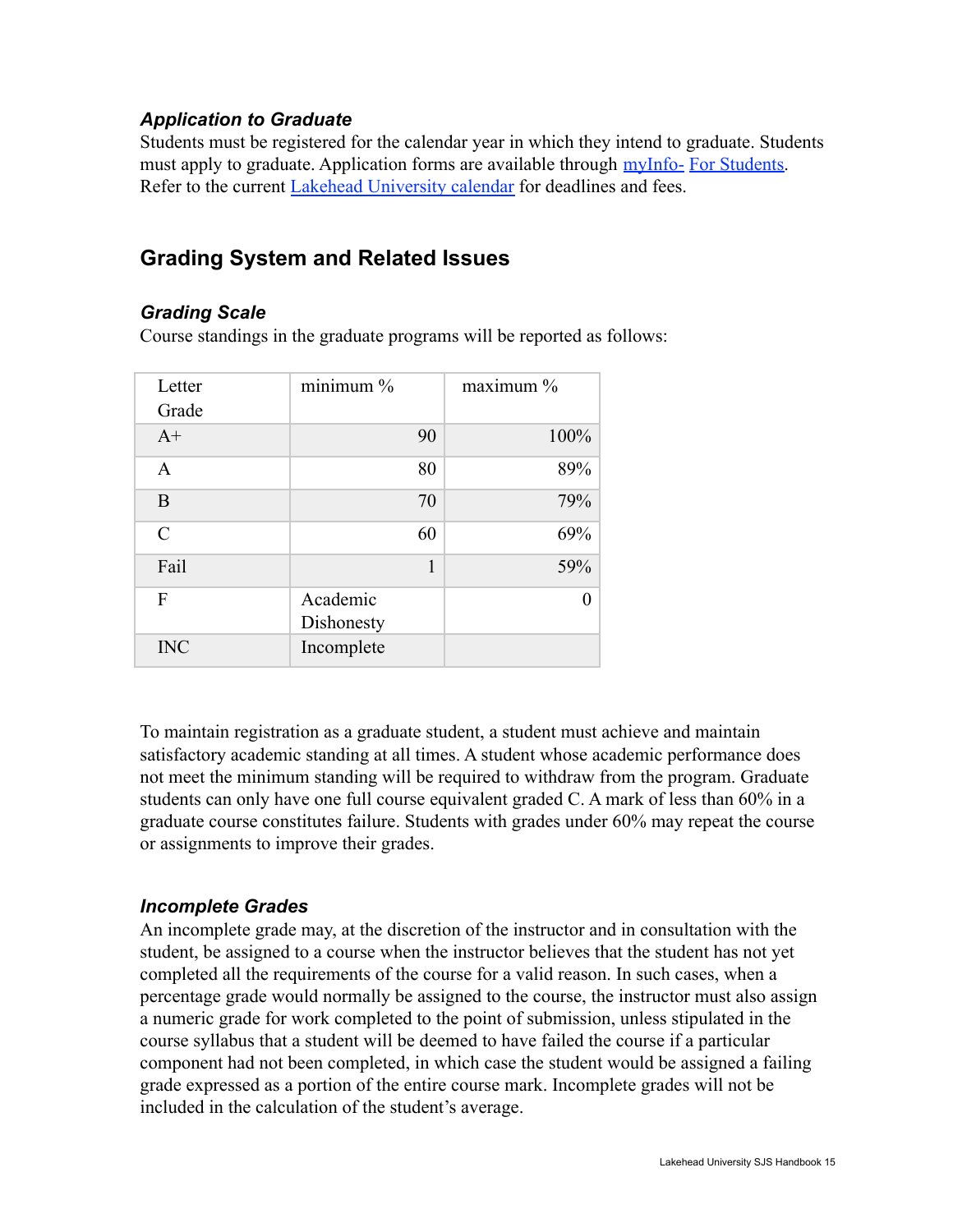The instructor is obliged to set the due date for the additional work in order to permit submission of the revised grade to the Registrar's Office by the dates listed below:

Fall term grades: June  $1<sup>st</sup>$  (or May  $1<sup>st</sup>$  if student plans to convocate in the Spring) Winter term grades: September 1<sup>s</sup> Summer term grades: January  $1<sup>st</sup>$  or November  $1<sup>st</sup>$ 

To clear an incomplete grade, the student must complete the outstanding work and a *Change of Grade* form from the instructor must be received in the Registrar's Office by the appropriate date (above). Grades that are not cleared by the appropriate date will be converted to the numeric grade assigned (students who have not successfully completed the required component needed to pass the course will receive the failing grade) and at that point will be included in the student's average. Pass/Fail courses with a grade of INC will be converted to F.

#### *Minimum Satisfactory Academic Standing*

Graduate students must maintain at least a B overall average in their courses with no more than one full course equivalent graded C. A mark of less than 60% in a graduate course constitutes failure. A graduate student with a mark of 50 - 59% in a graduate course may repeat the course. No more than one full course equivalent may be repeated. If, after exercising this avenue for improving course marks, a student is still unable to achieve the minimum B overall average, the student will not be permitted to continue in the program.

Course marks below 50% are unacceptable in a graduate program. A graduate student with such a mark will not be permitted to continue in the program. Courses with a mark below 50% may not be repeated. See [Master's Regulations](http://navigator.lakeheadu.ca/Catalog/ViewCatalog.aspx?pageid=viewcatalog&catalogid=23&chapterid=5208&topicgroupid=17123&loaduseredits=True) for more details.

A graduate student who does not complete the required courses, portfolio, or thesis within one of the prescribed periods of study and does not receive an approved time extension is considered to have failed the program and must withdraw.

#### *Reappraisal*

If you would like a grade appeal, please refer to the Student Reappraisal and Appeals Policy for detailed information. PDF [here.](https://www.lakeheadu.ca/sites/default/files/policies_procedures/Reappraisal%20and%20Academic%20Appeals.pdf)

#### *Academic Integrity*

The Social Justice Studies program, in accordance with University regulations, maintains a strict policy regarding academic integrity. Rules and penalties for infractions are outlined in the [Student Code of Conduct](https://www.lakeheadu.ca/students/student-life/student-conduct/academic-integrity)--Academic Integrity. Detailed PDF with policy can be found [here.](https://www.lakeheadu.ca/sites/default/files/policies_procedures/Student%20Code%20of%20Conduct%20-%20Academic%20Integrity.pdf)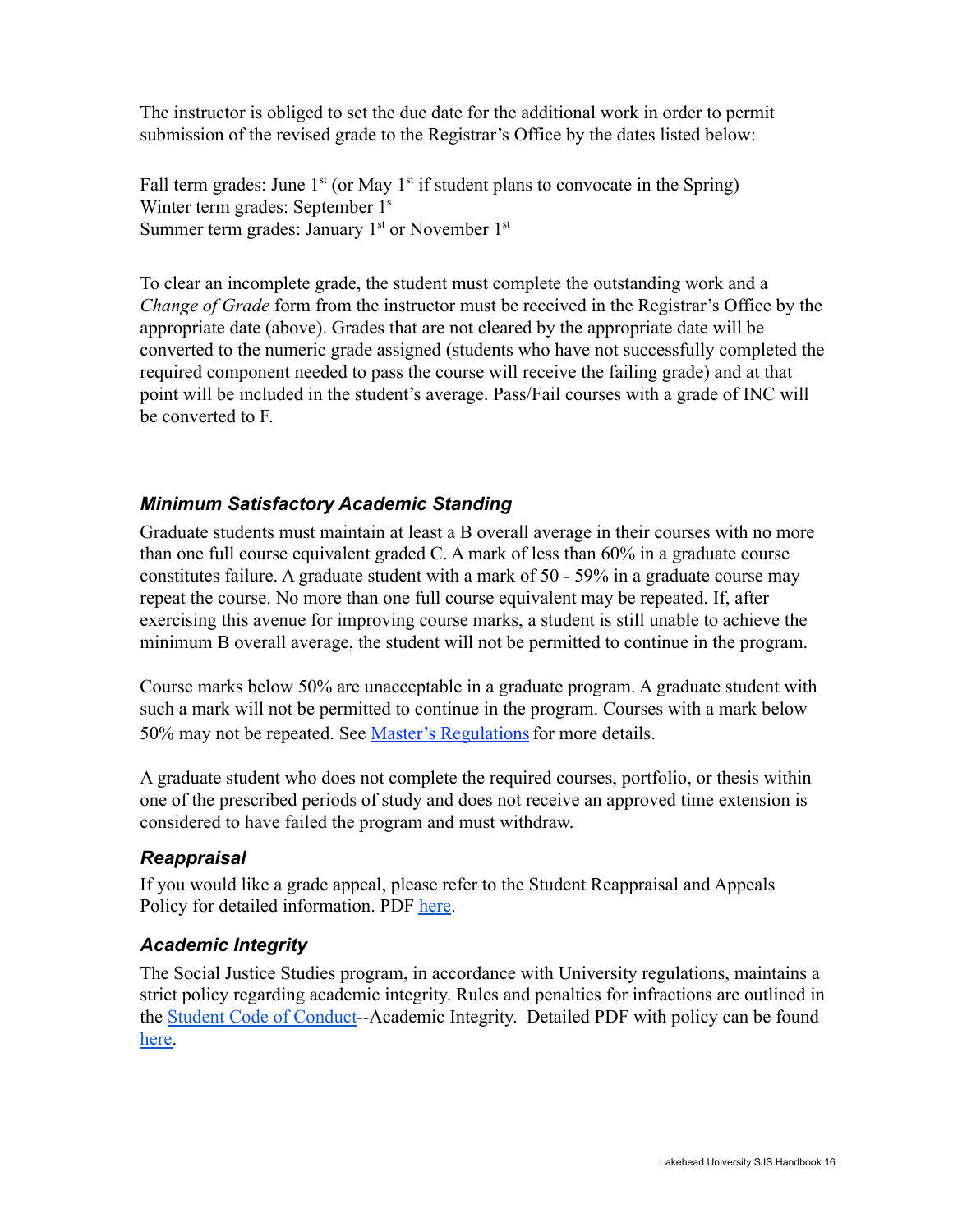# <span id="page-16-0"></span>**Policies and Regulations** *Leaves of Absence*

A leave of absence can be granted for maternal/paternal/parental leaves, for health reasons, on compassionate grounds, or to allow a student to gain practical experience. Leaves of absence must be supported by details and external supporting documentation. Leaves of absence must be requested prior to the leave (i.e. they are not retroactive).

A student is eligible for a maximum of three Leaves of Absence in addition to an unlimited number of Maternal/Parental leaves, provided that no single Maternal/Parental Leave extends beyond three consecutive terms. If additional time away is required (more than the three-term limit), the student is advised to withdraw from the program and apply for re-admission at a time more suitable for completion.

The [leave of absence](https://www.lakeheadu.ca/faculty-and-staff/forms-db/graduate-office/node/10327) can be found on the Graduate Office Forms database.

#### *Time Extensions*

A Time Extension in a graduate program will be granted for exceptional circumstances on a per term basis, for up to three terms. Recommendations for the first term beyond the allowed Period of Study requires approval by the Department, that then sends notice along with the recommendation, including reasons, to the Faculty of Graduate Studies.

Recommendations for the second term and for the final term must be sent to the Faculty of Graduate Studies Council for consideration and final approval.

A graduate student who does not complete the required courses and/or research and creative project or practicum within the prescribed periods of study and does not receive an approved [Time Extension](https://www.lakeheadu.ca/academics/graduate/resources/time-extension) is considered to have failed the program and must withdraw.

### *Meeting/Work Spaces*

There is space reserved for graduate students in the Chancellor Paterson Library: the Graduate Reading Room on the 4th Floor (LI 4016). For access, students must request a key at the Library Circulation Desk.

The Graduate Student Lounge, located in CASES (technically known as FB 2002), is open to all Lakehead University graduate students.

In consultation with work supervisors and departments, students have been assigned specific space for meeting with students and performing work as required under GA assignments, BB0029D.

### *University Regulations*

Students should familiarize themselves with the general [University regulations.](https://www.lakeheadu.ca/academics/graduate/regulations)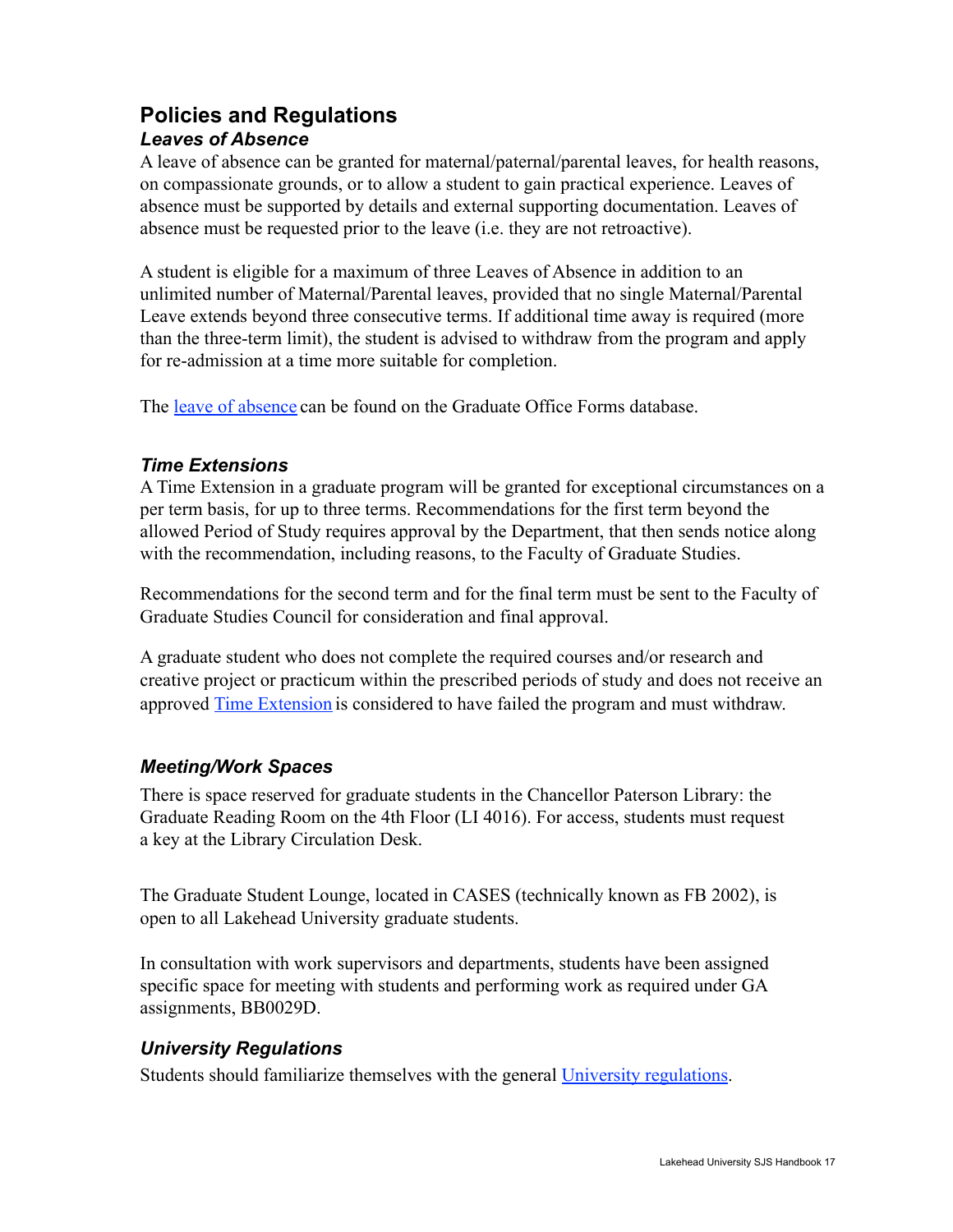#### *Harassment and Discrimination Policy*

Lakehead University has established a comprehensive [policy on harassment and](https://www.lakeheadu.ca/faculty-and-staff/policies/human-resources/harassment-and-discrimination-policy-and-procedures) [discrimination](https://www.lakeheadu.ca/faculty-and-staff/policies/human-resources/harassment-and-discrimination-policy-and-procedures), including sexual harassment. This document is available from the Office of Human Resources. Students who have concerns may consult with the Program Advisor for SJS, the Dean of Graduate Studies, the Director of the Office for Human Rights and Equity, or arrange an appointment with an officer in Human Resources.

This link guides you to information about Lakehead University's policy on [Sexual](https://www.lakeheadu.ca/faculty-and-staff/policies/general/sexual-misconduct-policy-and-protocol) [Misconduct Policy and Protocol](https://www.lakeheadu.ca/faculty-and-staff/policies/general/sexual-misconduct-policy-and-protocol).

# **Scholarships and Bursaries**

Details for awards and bursaries for Lakehead students can be found [here](https://www.lakeheadu.ca/academics/graduate/graduate-funding/internal-scholarships-bursaries-and-awards).

SSHRC and OGS provide the most extensive support for students (approximately \$17,500 per year and \$15,000 per year, respectively) – **all eligible students are strongly encouraged to apply.** Please consult with the Program Advisor regarding applications and funding possibilities.

In order to be eligible for SSHRC and OGS students must hold an 80 average or more during their last two years of studies.

The [Kate McInturff Fellowship in Gender Justice](https://www.policyalternatives.ca/kate-mcinturff-fellowship-fund) funds a four-month fellowship with the Canadian Centre for Policy Alternatives.

[MITACS.CA](http://www.mitacs.ca/) funds a variety of research and innovation projects, including research collaborations with not-for-profit organizations.

### <span id="page-17-0"></span>**Important Dates**

Please refer to the current [Lakehead University Calendar](http://navigator.lakeheadu.ca/%7E/Catalog/ViewCatalog.aspx?pageid=viewcatalog&catalogid=23&topicgroupid=16979) for dates for registration and withdrawal from courses, and for the application to graduate deadline. The University operates on a July 1-June 30 calendar.

**Early to mid July:** registration for graduate courses opens. Exact date varies from year to year. Watch for announcements in MyInfo. Work with Program Advisor on course selection.

**Late August:** all students working on projects over the summer must submit the final version to their supervisor and second reader.

Graduate Assistantships for the year are assigned.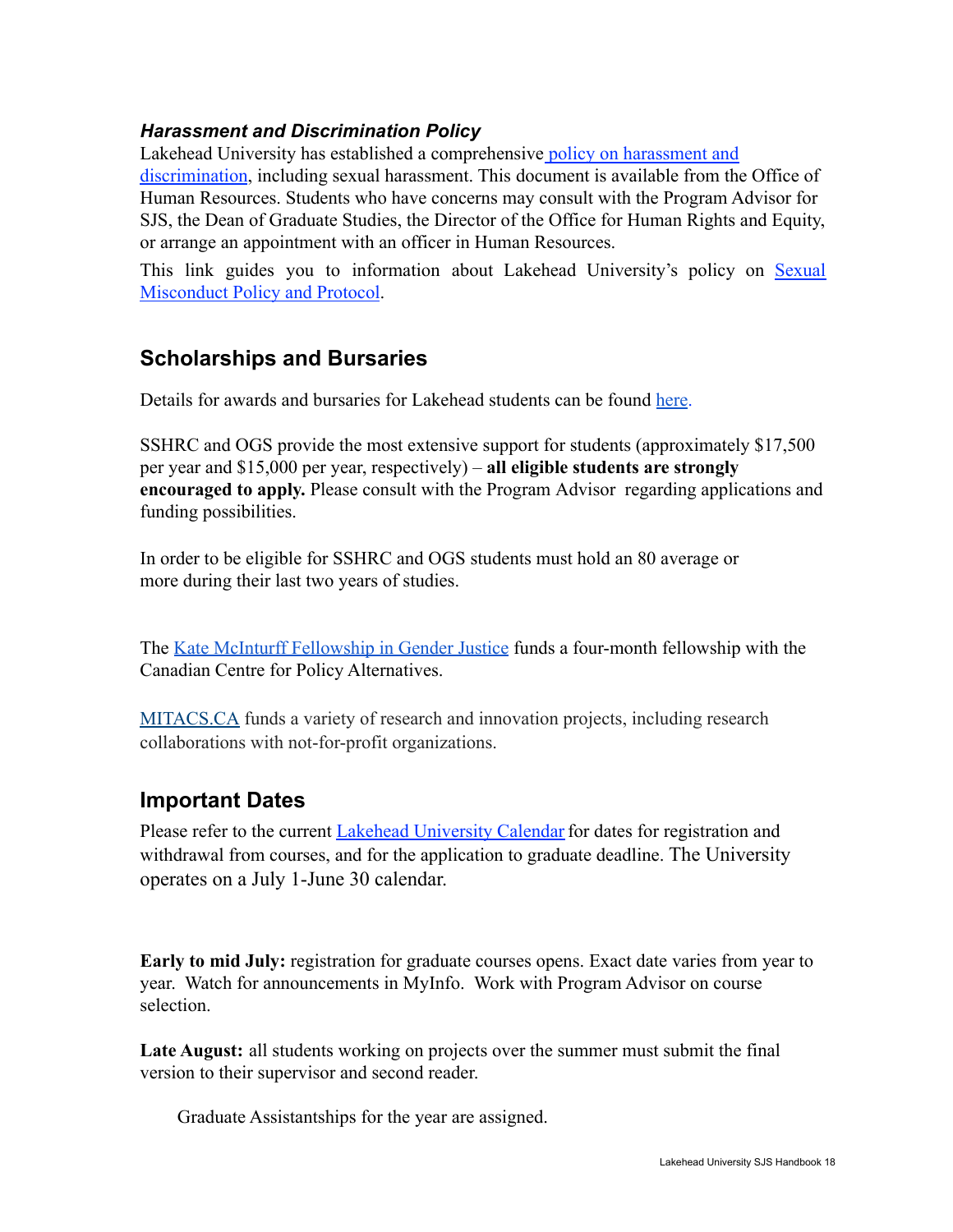**Sept. 1. Proposal Submission.** This is one of three dates students may submit their research or creative project proposal to the Academic Review Committee.

**Early September**: a meet and greet gathering for new and returning students.

**Tuesday after Labour Day**: The first day of classes each fall semester.

**Early September:** graduate orientation and marking workshop; submit GA Statement of Work form (filled out with instructor to which the GA is assigned) to graduate coordinator.

**September 30:** deadline for re-submitting research or creative project proposals that were submitted Sept. 1.

**Second Friday of the fall semester**: SJS Faculty and Student meet and greet. Exact date announced each year.

**Late September:** scholarship workshop for SSHRC, OGS scholarship. Students applying to PhD programs will have a mid October deadline for SSHRC PhD scholarships.

**Mid October:** Thanksgiving Monday and fall reading week: no classes. SSHRC Doctoral Fellowship applications due.

**November 1:** deadline for submission of proposals for creative or research projects to be completed in the winter term. Ideally, these were completed in the summer or early fall.

**End November:** First-year students should be in discussion with a potential supervisor regarding their projects/practicums. Complete Program Stream Form.

**Late November / Early December:** prospective students may start applying for the following fall semester.

**December 1:** OGS scholarship application due for those applying to or continuing in Master's programs.

**December 2:** SSHRC scholarship applications due for those applying to or continuing in Master's programs. SSHRC PhD Deadlines were mid October.

**Mid-December:** all students working on projects over the Fall term must submit the final version to their supervisor and second reader.

**Early January**: classes resume; date varies from year to year. Consult academic calendar.

**January 15**: **Proposal Submission.** This is one of three dates students may submit their research or creative project proposal to the Academic Review Committee.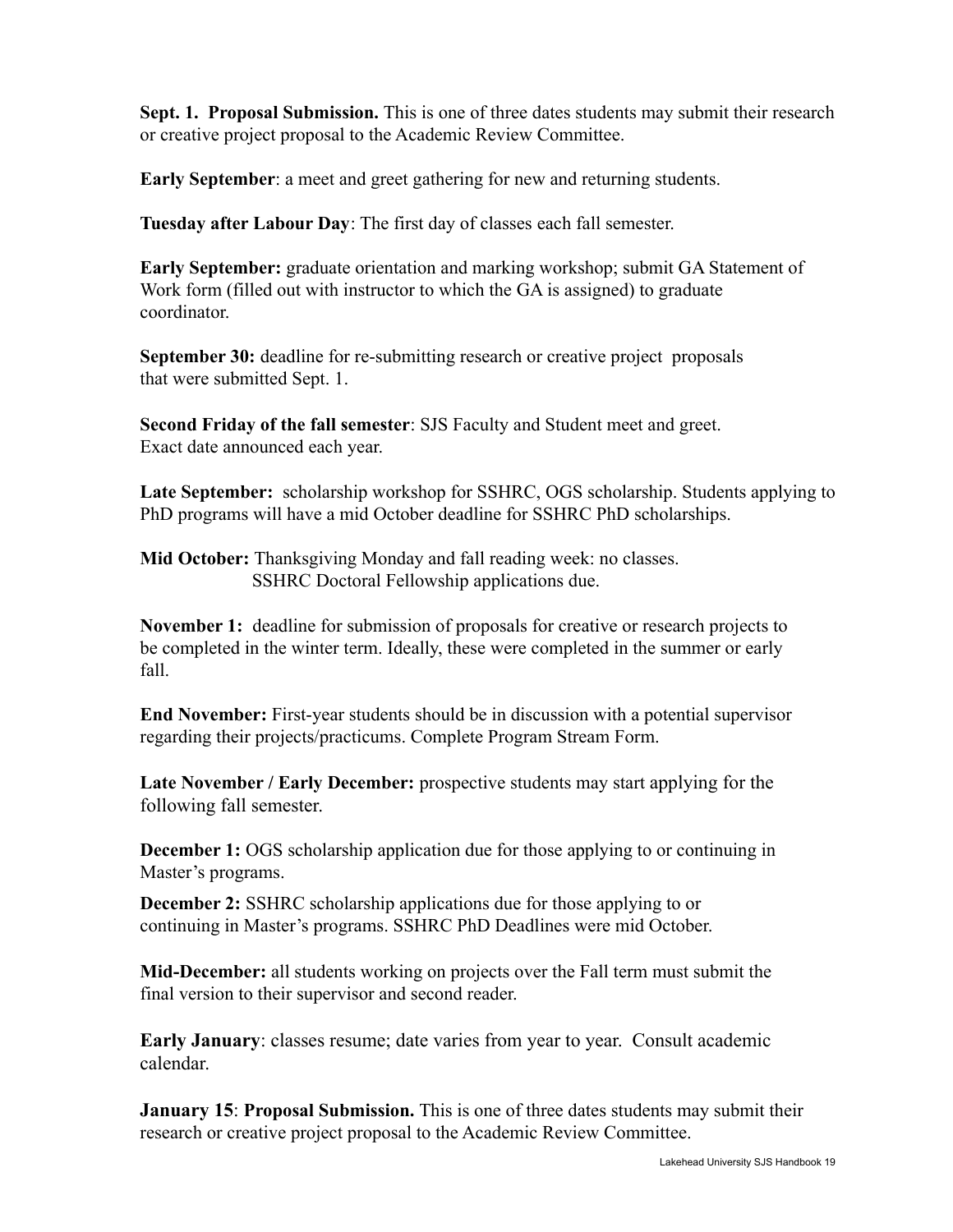**February 1:** Prospective students should submit application materials by this date in order to be considered during the first review of applicants.

**February 15:** Students in their first year should submit supervisor approval forms. Students who submitted research or creative project proposals should submit revisions if requested.

**Mid February**: Family Day and week long Winter Study Break.

**March 1:** deadline for submission of proposals for creative or research projects to be completed over summer term.

**Mid April:** Research Day. Research and Creative Projects shared with the program. Practicum students share experiences with organizations.

**Mid-April (final semester of program):** all students working on projects over the Winter term must submit the final version to supervisor and second reader to graduate.

**May-August** : For those students enrolled in the practicum stream, work with Program Advisor to solidify placement and complete the MOU with the hosting organization.

**May 1:** Submit Program Change form if moving out of the course work stream. Register in the appropriate placeholder section in order to retain full-time status over the spring and summer sessions.

**June 1: Proposal Submission.** This is one of three dates students may submit their research or creative project proposal to the Academic Review Committee.

June 30. Submit revisions to research or creative stream proposals if revisions were requested.

**Note:** students completing projects will also have timelines that are set up in consultation with their supervisors. Keeping up with this timeline is crucial in terms of successfully completing your program.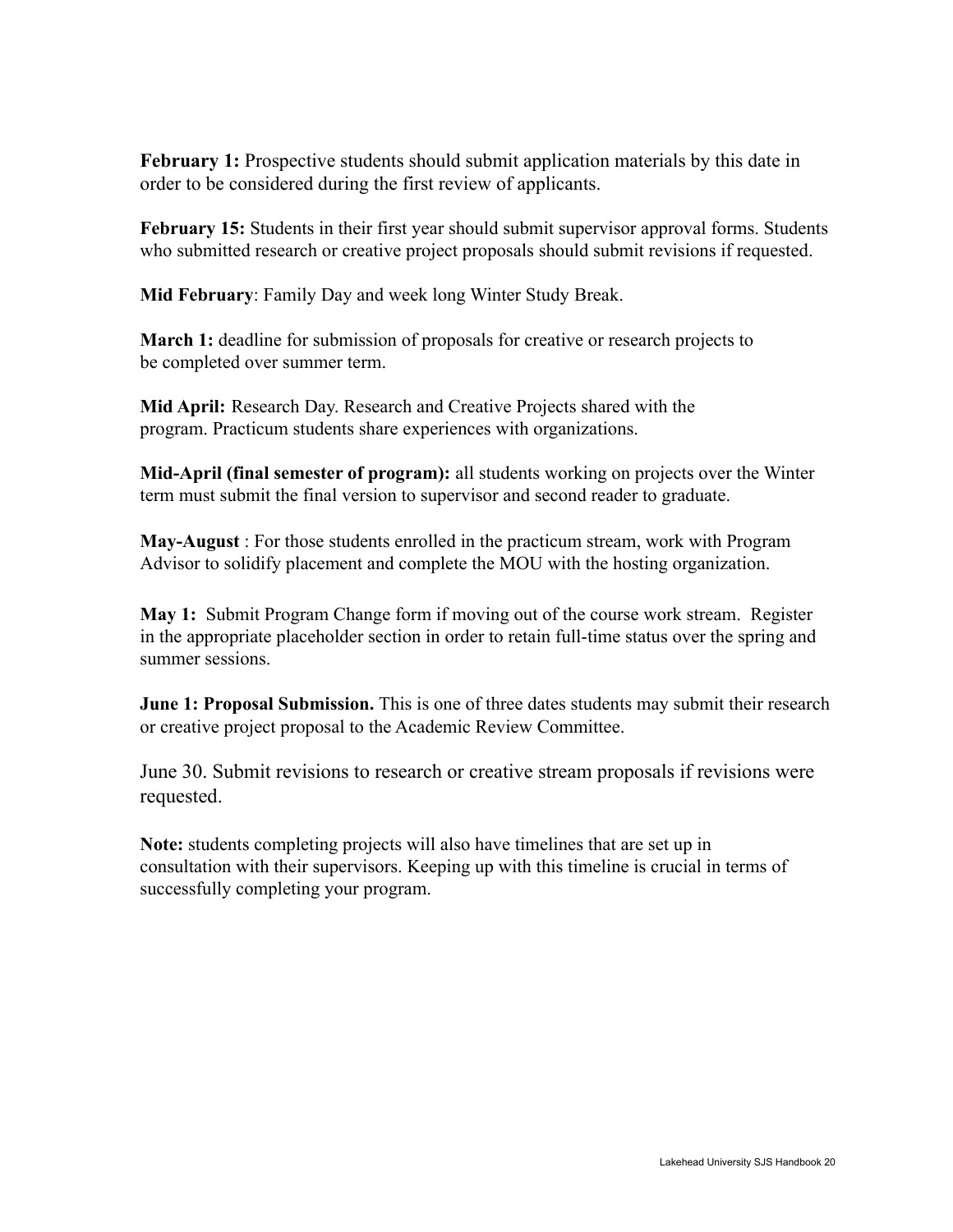# <span id="page-20-0"></span>**Appendix A: Forms**

Tuition fees: Applicants can calculate their fees [here.](https://www.lakeheadu.ca/students/finances/tuition-fees/fees/graduate)

Most Faculty of Graduate School forms can be found [here.](https://www.lakeheadu.ca/programs/graduate/academic-information/grad-forms)

- Change in registration.
- Graduate request for program change.
- Graduate request for program withdrawal.
- [Leave of Absence Requests](https://www.lakeheadu.ca/academics/graduate/resources/leave)
- **•** [Time Extension Requests](https://www.lakeheadu.ca/academics/graduate/resources/time-extension)
- [Application to Graduate & Convocation Fees](https://www.lakeheadu.ca/current-students/graduation)

The SJS Program currently supports a Research Project, not a fully developed Master's thesis, but the guidelines for completing a thesis can be informative. Master's Thesis [information](https://www.lakeheadu.ca/programs/graduate/academic-information/degree-completion/thesis).

Social Justice Specific forms.

- GA [Assignment of Work](https://www.lakeheadu.ca/sites/default/files/uploads/2545/GA%20Assignment%20of%20Work%20Form.pdf) form.
- GA Performance Review [form.](https://www.lakeheadu.ca/sites/default/files/uploads/2545/Graduate_Assistant_Employee_Performance_Review.pdf)
- SJS Stream Selection [Form.](https://docs.google.com/forms/d/1NtkVroS1QZzdF8A_xfBL3q_a-8pSRuRYfLylBh-qPIE/edit)
- SJS Program [Proposal Form](https://www.lakeheadu.ca/sites/default/files/uploads/2545/ProposalProjectForm.pdf)
- SJS Program [Supervisor Form](https://www.lakeheadu.ca/sites/default/files/uploads/2545/SupervisorApprovalForm%20.pdf)
- SJS Research and Creative [Project guidelines.](https://www.lakeheadu.ca/sites/default/files/uploads/2545/Research%20and%20Creative%20Project%20Guide2022.pdf)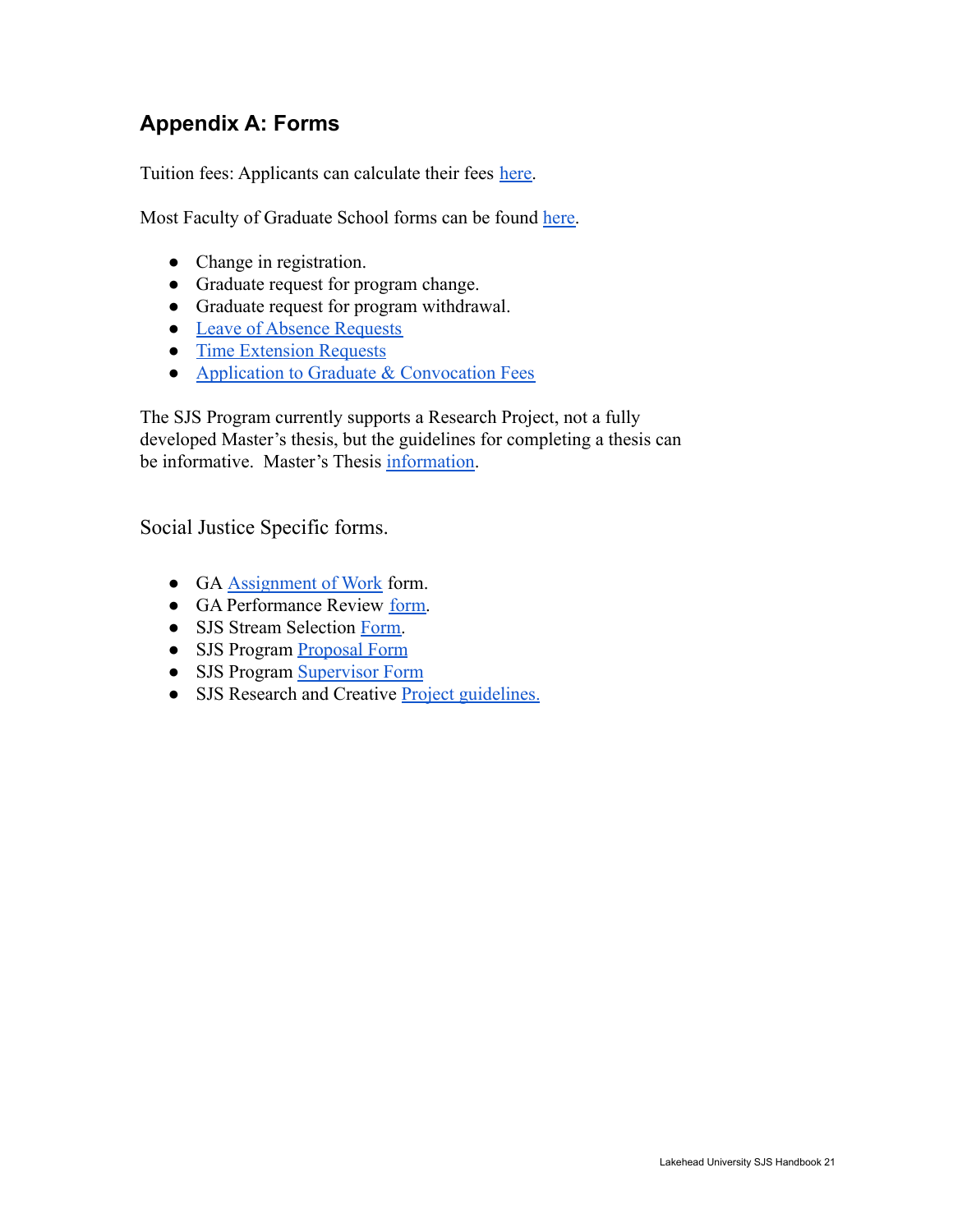# <span id="page-21-0"></span>**Appendix B: MA in English with SJS Specialization**

All students in the specialization will be required to complete English 5770 (Advanced Scholarly Methods) and Social Justice 5030 (Theories of Social Justice) and select one of the options listed below:

**Coursework:** 2 FCEs in English at the graduate level and 1 FCE in Social Justice Studies at the graduate level.

**Research Project:** 2 FCEs in English at the graduate level and a research project (10,000 words, 1 FCE) on a subject related to both English and Social Justice Studies.

**Creative Project:** 2 FCEs in English at the graduate level and a creative project (10,000 words or the equivalent, 1 FCE) of relevance to both English and Social Justice Studies.

As is the case with our existing programs, with permission of the English Graduate Coordinator, students may take up to 1 FCE in graduate courses from other disciplines and/or courses at the fourth-year level.

See the [Graduate Social Justice Studies program.](https://www.lakeheadu.ca/programs/graduate/programs/masters/social-justice/node/30217)

Note:

It is possible for a student to change from one MA program to the other provided that he/she secures the approval of the Graduate Studies Committee.